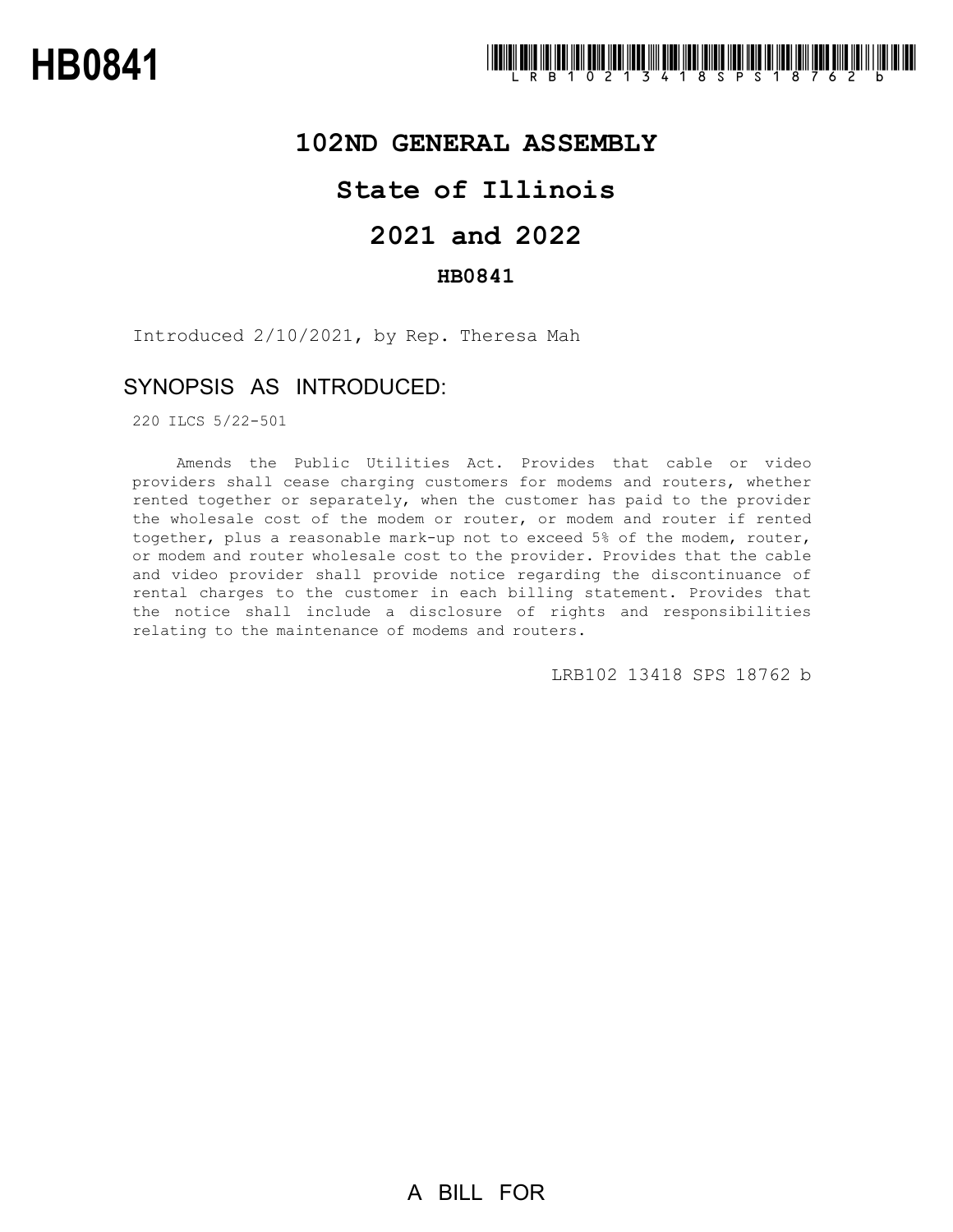1

AN ACT concerning regulation.

#### **Be it enacted by the People of the State of Illinois, represented in the General Assembly:** 2 3

Section 5. The Public Utilities Act is amended by changing Section 22-501 as follows: 4 5

(220 ILCS 5/22-501) 6

Sec. 22-501. Customer service and privacy protection. All cable or video providers in this State shall comply with the following customer service requirements and privacy protections. The provisions of this Act shall not apply to an incumbent cable operator prior to January 1, 2008. For purposes of this paragraph, an incumbent cable operator means a person or entity that provided cable services in a particular area under a franchise agreement with a local unit of government pursuant to Section 11-42-11 of the Illinois Municipal Code or Section 5-1095 of the Counties Code on January 1, 2007. A master antenna television, satellite master antenna television, direct broadcast satellite, multipoint distribution service, and other provider of video programming shall only be subject to the provisions of this Article to the extent permitted by federal law. 7 8 9 10 11 12 13 14 15 16 17 18 19 20 21

The following definitions apply to the terms used in this Article: 22 23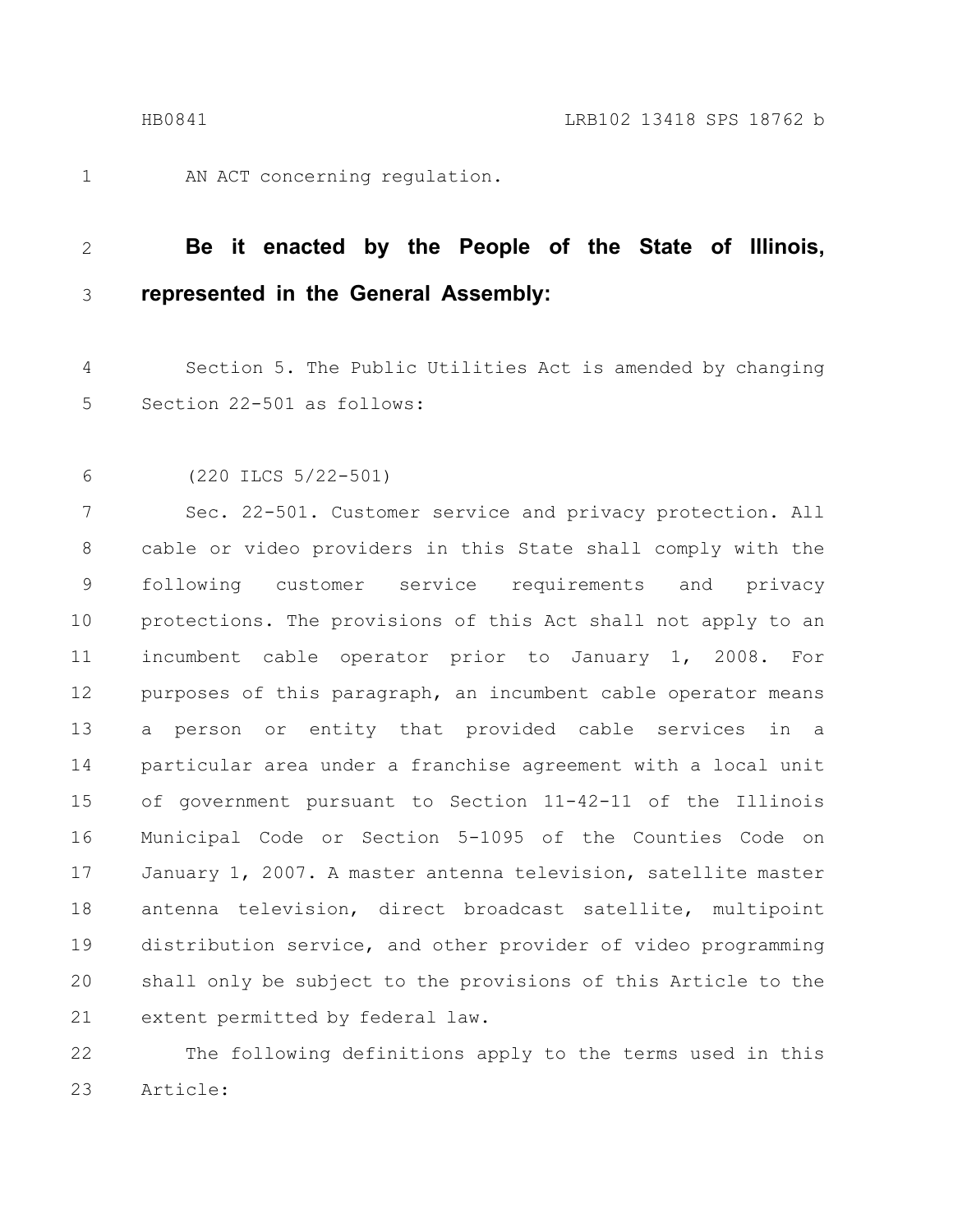"Basic cable or video service" means any service offering or tier that includes the retransmission of local television broadcast signals. 1 2 3

"Cable or video provider" means any person or entity providing cable service or video service pursuant to authorization under (i) the Cable and Video Competition Law of 2007; (ii) Section 11-42-11 of the Illinois Municipal Code; (iii) Section 5-1095 of the Counties Code; or (iv) a master antenna television, satellite master antenna television, direct broadcast satellite, multipoint distribution services, and other providers of video programming, whatever their technology. A cable or video provider shall not include a landlord providing only broadcast video programming to a single-family home or other residential dwelling consisting of 4 units or less. 4 5 6 7 8 9 10 11 12 13 14 15

"Franchise" has the same meaning as found in 47 U.S.C. 522(9). 16 17

"Local unit of government" means a city, village, incorporated town, or a county. 18 19

"Normal business hours" means those hours during which most similar businesses in the geographic area of the local unit of government are open to serve customers. In all cases, "normal business hours" must include some evening hours at least one night per week or some weekend hours. 20 21 22 23 24

"Normal operating conditions" means those service conditions that are within the control of cable or video 25 26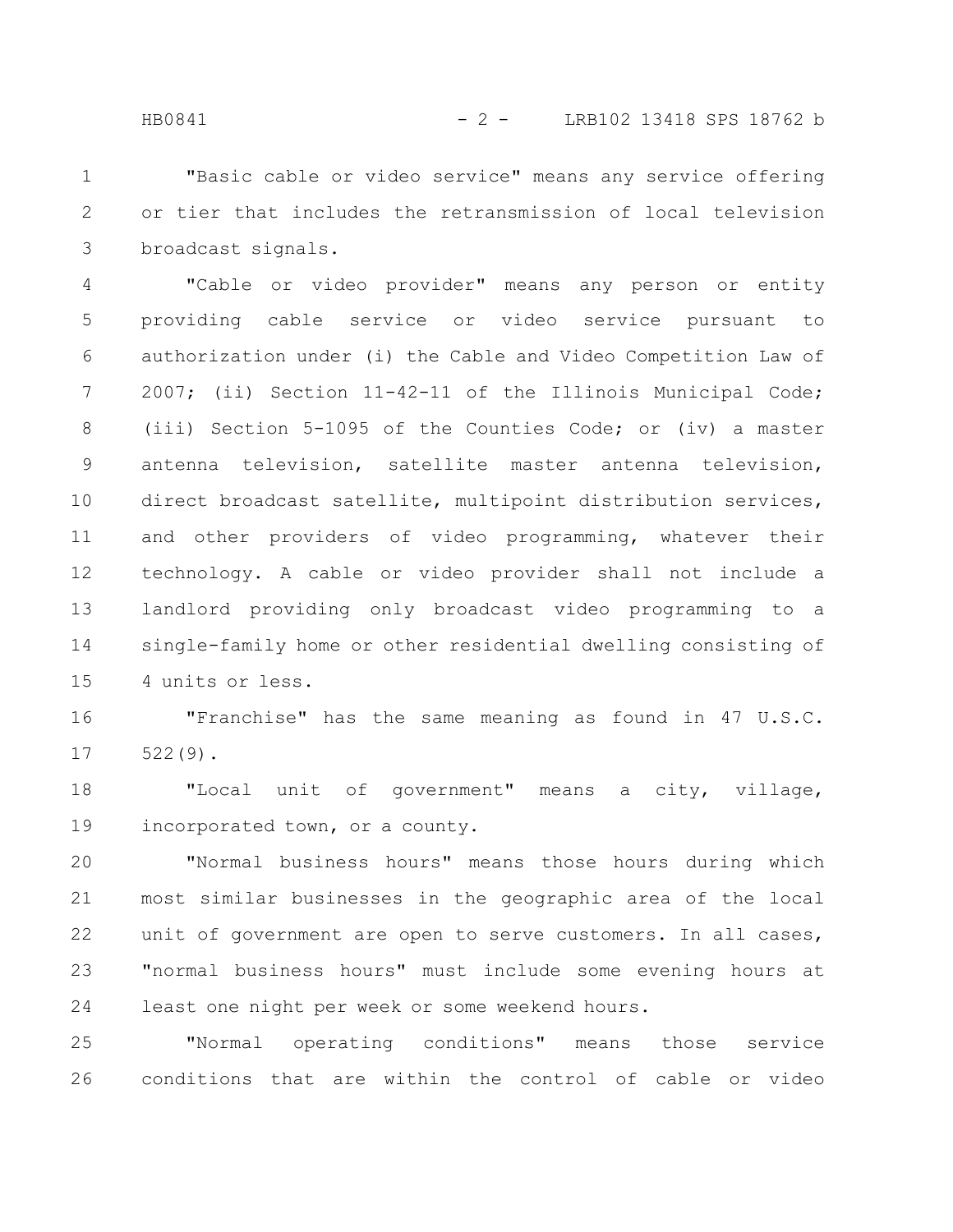providers. Those conditions that are not within the control of cable or video providers include, but are not limited to, natural disasters, civil disturbances, power outages, telephone network outages, and severe or unusual weather conditions. Those conditions that are ordinarily within the control of cable or video providers include, but are not limited to, special promotions, pay-per-view events, rate increases, regular peak or seasonal demand periods, and maintenance or upgrade of the cable service or video service network. 1 2 3 4 5 6 7 8 9 10

"Service interruption" means the loss of picture or sound on one or more cable service or video service on one or more cable or video channels. 11 12 13

"Service line drop" means the point of connection between a premises and the cable or video network that enables the premises to receive cable service or video service. 14 15 16

17

(a) General customer service standards:

(1) Cable or video providers shall establish general standards related to customer service, which shall include, but not be limited to, installation, disconnection, service and repair obligations; appointment hours and employee ID requirements; customer service telephone numbers and hours; procedures for billing, charges, deposits, refunds, and credits; procedures for termination of service; notice of deletion of programming service; changes related to transmission of programming; 18 19 20 21 22 23 24 25 26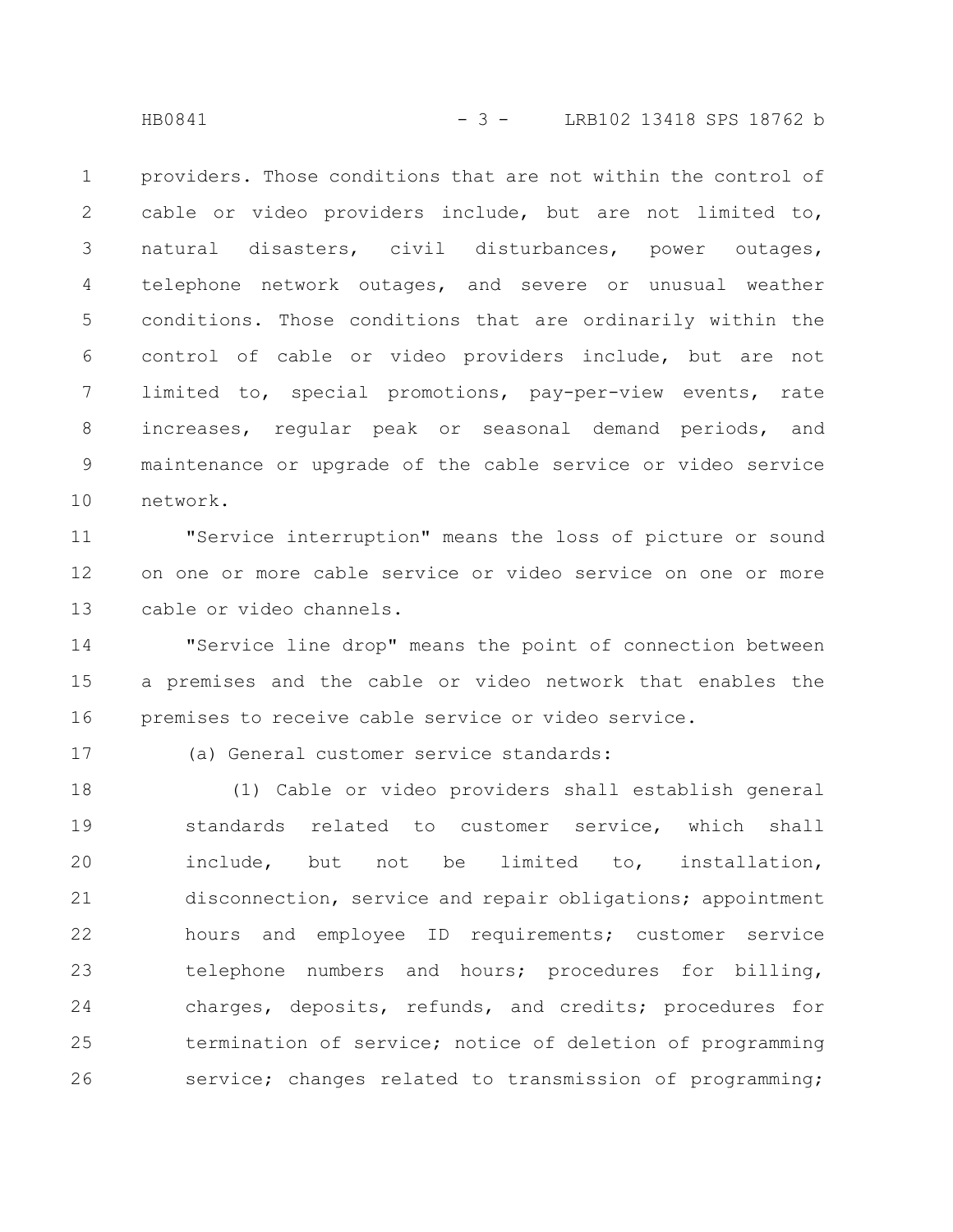changes or increases in rates; the use and availability of parental control or lock-out devices; the use and availability of an A/B switch if applicable; complaint procedures and procedures for bill dispute resolution; a description of the rights and remedies available to consumers if the cable or video provider does not materially meet its customer service standards; and special services for customers with visual, hearing, or mobility disabilities. 1 2 3 4 5 6 7 8 9

(2) Cable or video providers' rates for each level of service, rules, regulations, and policies related to its cable service or video service described in paragraph (1) of this subsection (a) must be made available to the public and displayed clearly and conspicuously on the cable or video provider's site on the Internet. If a promotional price or a price for a specified period of time is offered, the cable or video provider shall display the price at the end of the promotional period or specified period of time clearly and conspicuously with the display of the promotional price or price for a specified period of time. The cable or video provider shall provide this information upon request. 10 11 12 13 14 15 16 17 18 19 20 21 22

(3) Cable or video providers shall provide notice concerning their general customer service standards to all customers. This notice shall be offered when service is first activated and upon request thereafter. The 23 24 25 26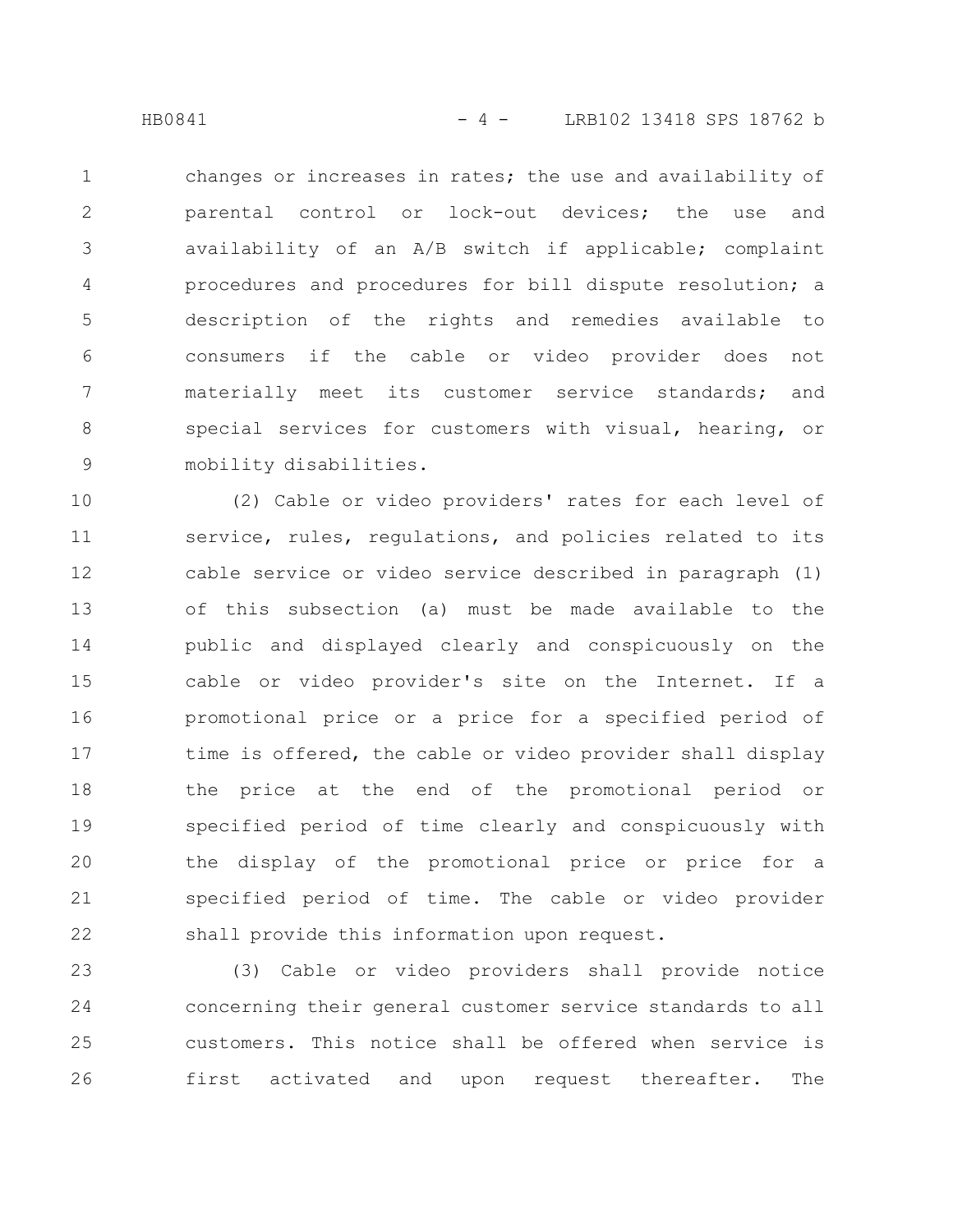information in the notice shall also be available on the cable or video providers' websites and shall include all of the information specified in paragraph (1) of this subsection (a), as well as the following: a listing of services offered by the cable or video providers, which shall clearly describe programming for all services and all levels of service; the rates for all services and levels of service; a telephone number through which customers may subscribe to, change, or terminate service, request customer service, or seek general or billing information; instructions on the use of the cable or video services; and a description of rights and remedies that the cable or video providers shall make available to their customers if they do not materially meet the general customer service standards described in this Act. 1 2 3 4 5 6 7 8 9 10 11 12 13 14 15

16

(b) General customer service obligations:

(1) Cable or video providers shall render reasonably efficient service, promptly make repairs, and interrupt service only as necessary and for good cause, during periods of minimum use of the system and for no more than 24 hours. 17 18 19 20 21

(2) All service representatives or any other person who contacts customers or potential customers on behalf of the cable or video provider shall have a visible identification card with their name and photograph and shall orally identify themselves upon first contact with 22 23 24 25 26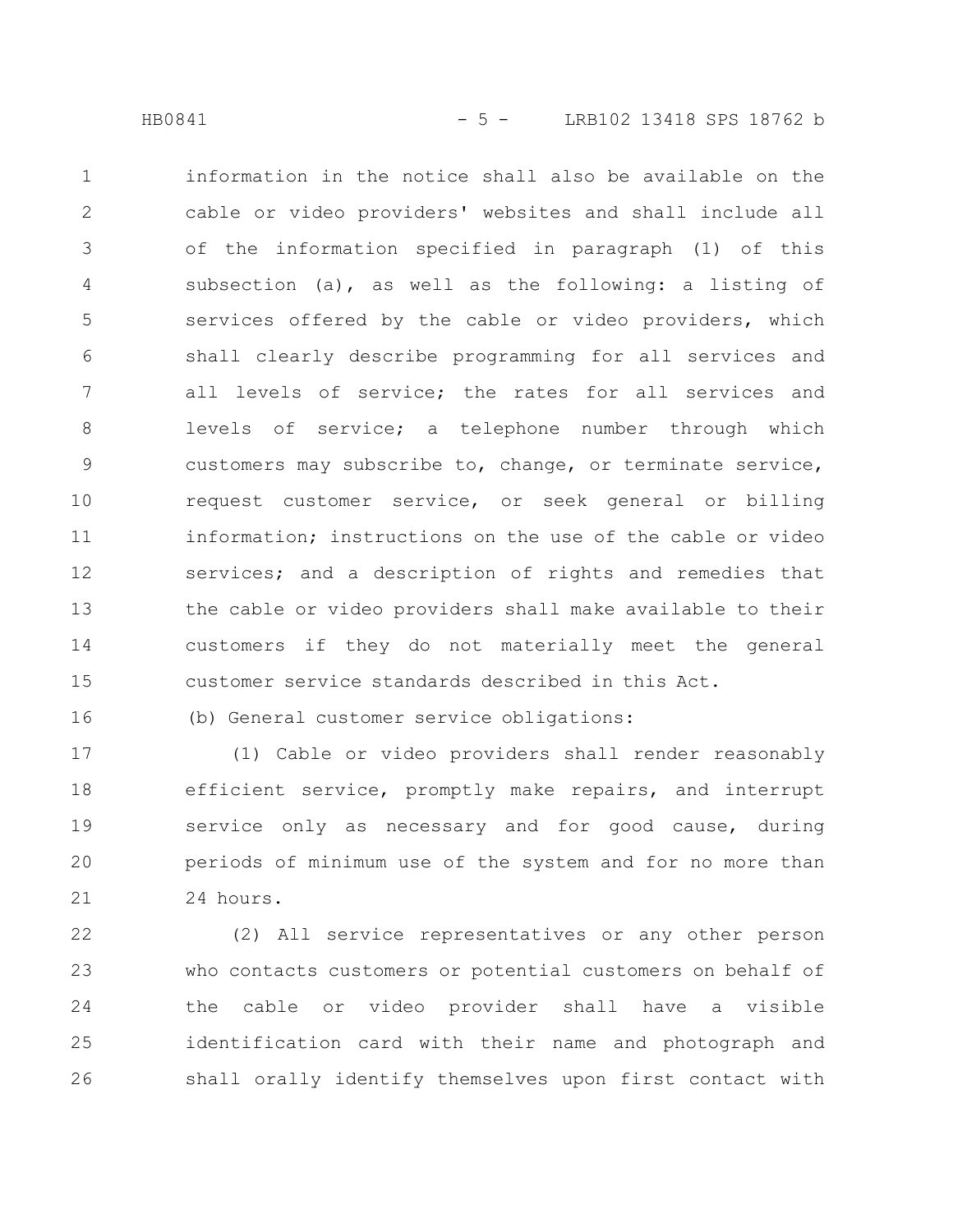1

2

3

4

the customer. Customer service representatives shall orally identify themselves to callers immediately following the greeting during each telephone contact with the public.

(3) The cable or video providers shall: (i) maintain a customer service facility within the boundaries of a local unit of government staffed by customer service representatives that have the capacity to accept payment, adjust bills, and respond to repair, installation, reconnection, disconnection, or other service calls and distribute or receive converter boxes, remote control units, digital stereo units, or other equipment related to the provision of cable or video service; (ii) provide customers with bill payment facilities through retail, financial, or other commercial institutions located within the boundaries of a local unit of government; (iii) provide an address, toll-free telephone number or electronic address to accept bill payments and correspondence and provide secure collection boxes for the receipt of bill payments and the return of equipment, provided that if a cable or video provider provides secure collection boxes, it shall provide a printed receipt when items are deposited; or (iv) provide an address, toll-free telephone number, or electronic address to accept bill payments and correspondence and provide a method for customers to return equipment to the cable or video 5 6 7 8 9 10 11 12 13 14 15 16 17 18 19 20 21 22 23 24 25 26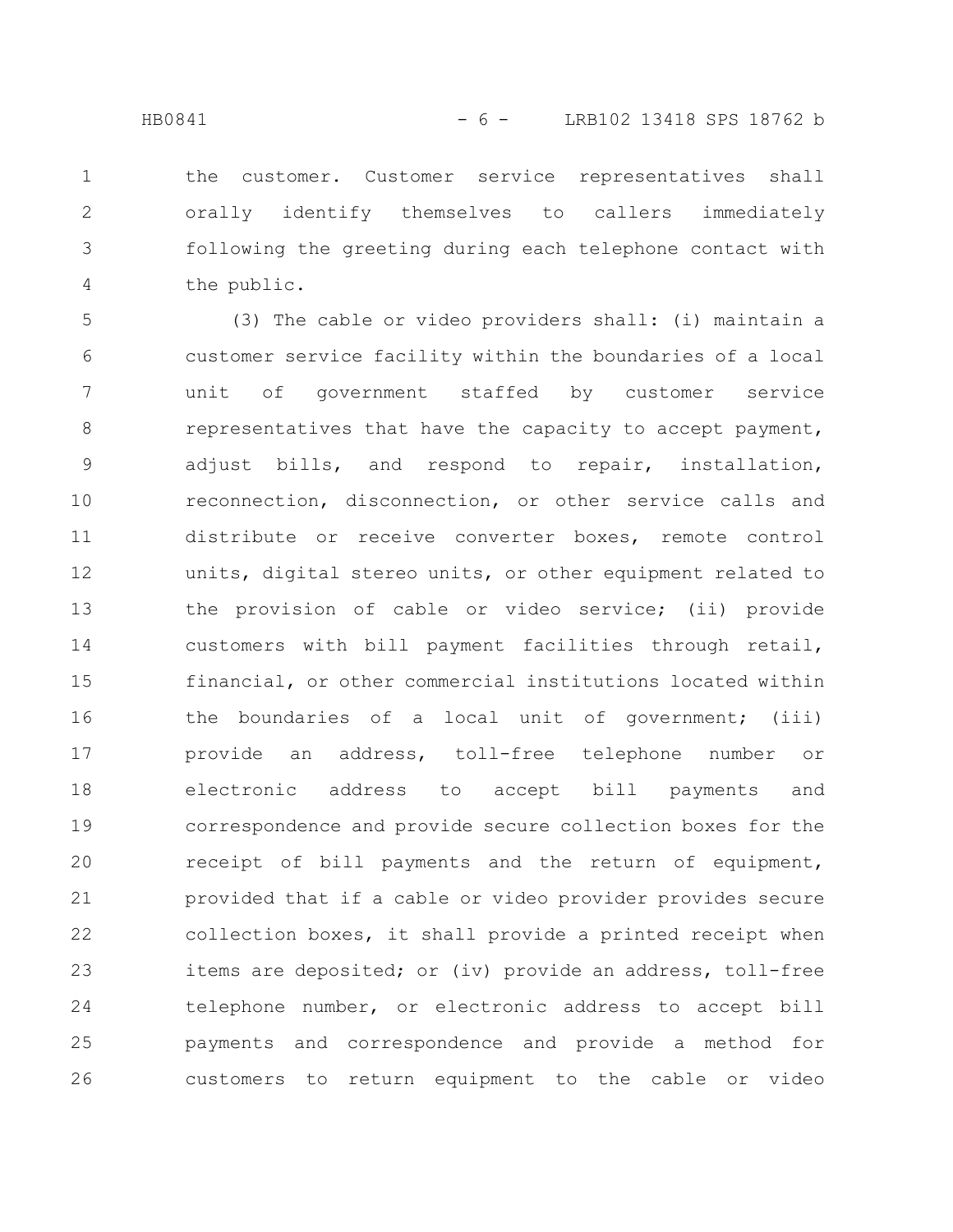HB0841 - 7 - LRB102 13418 SPS 18762 b

1

provider at no cost to the customer.

(4) In each contact with a customer, the service representatives or any other person who contacts customers or potential customers on behalf of the cable or video provider shall state the estimated cost of the service, repair, or installation orally prior to delivery of the service or before any work is performed, shall provide the customer with an oral statement of the total charges before terminating the telephone call or other contact in which a service is ordered, whether in-person or over the Internet, and shall provide a written statement of the total charges before leaving the location at which the work was performed. In the event that the cost of service is a promotional price or is for a limited period of time, the cost of service at the end of the promotion or limited period of time shall be disclosed. 2 3 4 5 6 7 8 9 10 11 12 13 14 15 16

(5) Cable or video providers shall provide customers a minimum of 30 days' written notice before increasing rates or eliminating transmission of programming and shall submit the notice of any rate increase to the local unit of government in advance of distribution to customers, provided that the cable or video provider is not in violation of this provision if the elimination of transmission of programming was outside the control of the provider, in which case the provider shall use reasonable efforts to provide as much notice as possible, and any 17 18 19 20 21 22 23 24 25 26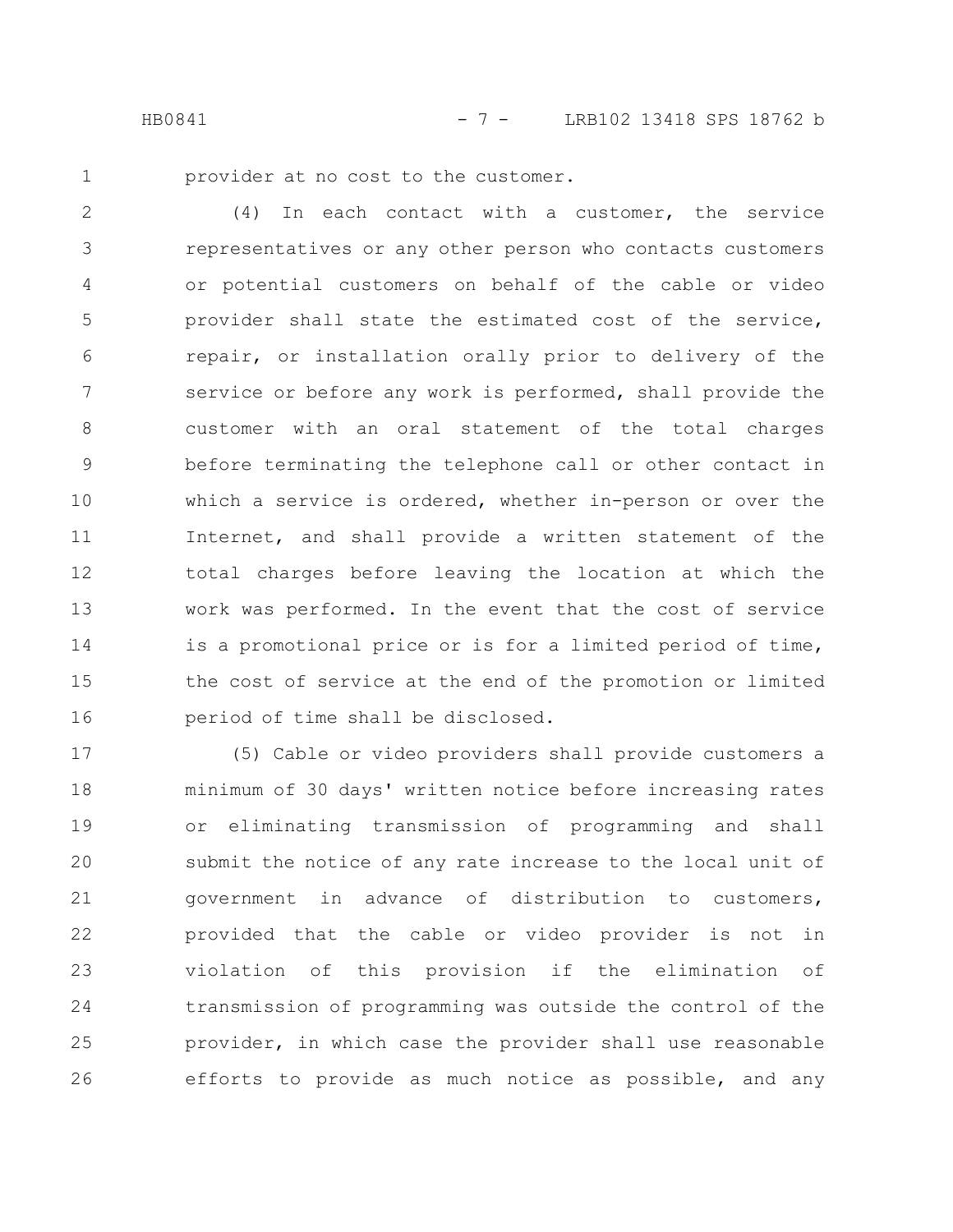1 2 rate decrease related to the elimination of transmission of programming shall be applied to the date of the change.

(6) Cable or video providers shall provide clear visual and audio reception that meets or exceeds applicable Federal Communications Commission technical standards. If a customer experiences poor video or audio reception due to the equipment of the cable or video provider, the cable or video provider shall promptly repair the problem at its own expense. 3 4 5 6 7 8 9

(c) Bills, payment, and termination: 10

(1) Cable or video providers shall render monthly bills that are clear, accurate, and understandable. 11 12

(2) Every residential customer who pays bills directly to the cable or video provider shall have at least 28 days from the date of the bill to pay the listed charges. 13 14 15

(3) Customer payments shall be posted promptly. When the payment is sent by United States mail, payment is considered paid on the date it is postmarked. 16 17 18

(4) Cable or video providers may not terminate residential service for nonpayment of a bill unless the cable or video provider furnishes notice of the delinquency and impending termination at least 15 days prior to the proposed termination. Notice of proposed termination shall be mailed, postage prepaid, to the customer to whom service is billed. Notice of proposed termination shall not be mailed until the 24th day after 19 20 21 22 23 24 25 26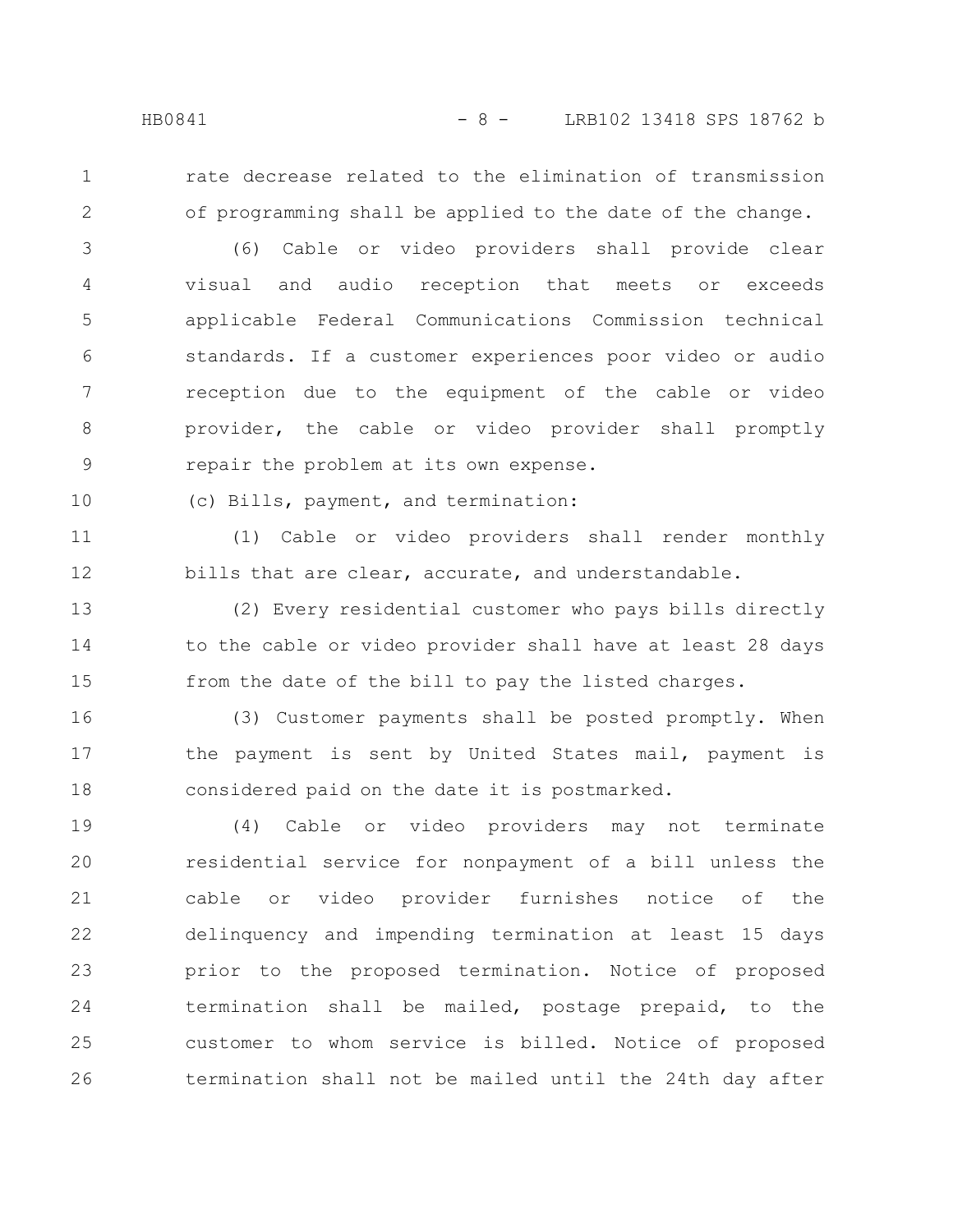the date of the bill for services. Notice of delinquency and impending termination may be part of a billing statement only if the notice is designed to be conspicuous. The cable or video providers may not assess a late fee prior to the 24th day after the date of the bill for service. 1 2 3 4 5 6

(5) Every notice of impending termination shall include all of the following: the name and address of customer; the amount of the delinquency; the date on which payment is required to avoid termination; and the telephone number of the cable or video provider's service representative to make payment arrangements and to provide additional information about the charges for failure to return equipment and for reconnection, if any. 7 8 9 10 11 12 13 14

(6) Service may only be terminated on days when the customer is able to reach a service representative of the cable or video providers, either in person or by telephone. 15 16 17 18

(7) Any service terminated by a cable or video provider without good cause shall be restored without any reconnection fee, charge, or penalty; good cause for termination includes, but is not limited to, failure to pay a bill by the date specified in the notice of impending termination, payment by check for which there are insufficient funds, theft of service, abuse of equipment or personnel, or other similar subscriber actions. 19 20 21 22 23 24 25 26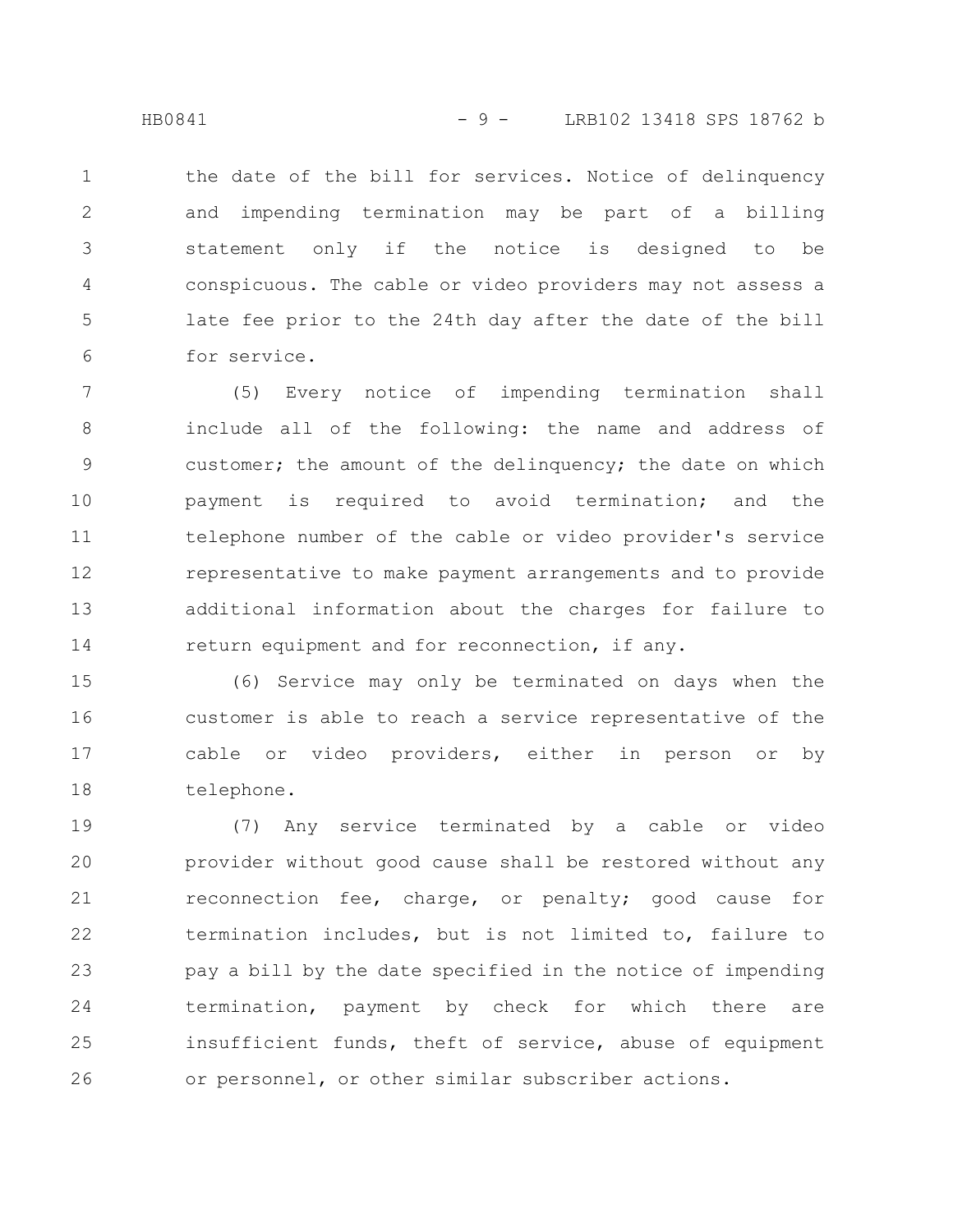HB0841 - 10 - LRB102 13418 SPS 18762 b

(8) Cable or video providers shall cease charging a customer for any or all services within one business day after it receives a request to immediately terminate service or on the day requested by the customer if such a date is at least 5 days from the date requested by the customer. Nothing in this subsection (c) shall prohibit the provider from billing for charges that the customer incurs prior to the date of termination. Cable or video providers shall issue a credit no later than the customer's next billing cycle following the determination that a credit is warranted. Cable or video providers shall issue a refund or return a deposit promptly, but not later than either the customer's next billing cycle following resolution of the request or 30 days, whichever is earlier, or the return of equipment, if any, whichever is later. 1 2 3 4 5 6 7 8 9 10 11 12 13 14 15 16

(9) The customers or subscribers of a cable or video provider shall be allowed to disconnect their service at any time within the first 30 days after subscribing to or upgrading the service. Within this 30-day period, cable or video providers shall not charge or impose any fees or penalties on the customer for disconnecting service, including, but not limited to, any installation charge or the imposition of an early termination charge, except the cable or video provider may impose a charge or fee to offset any rebates or credits received by the customer and 17 18 19 20 21 22 23 24 25 26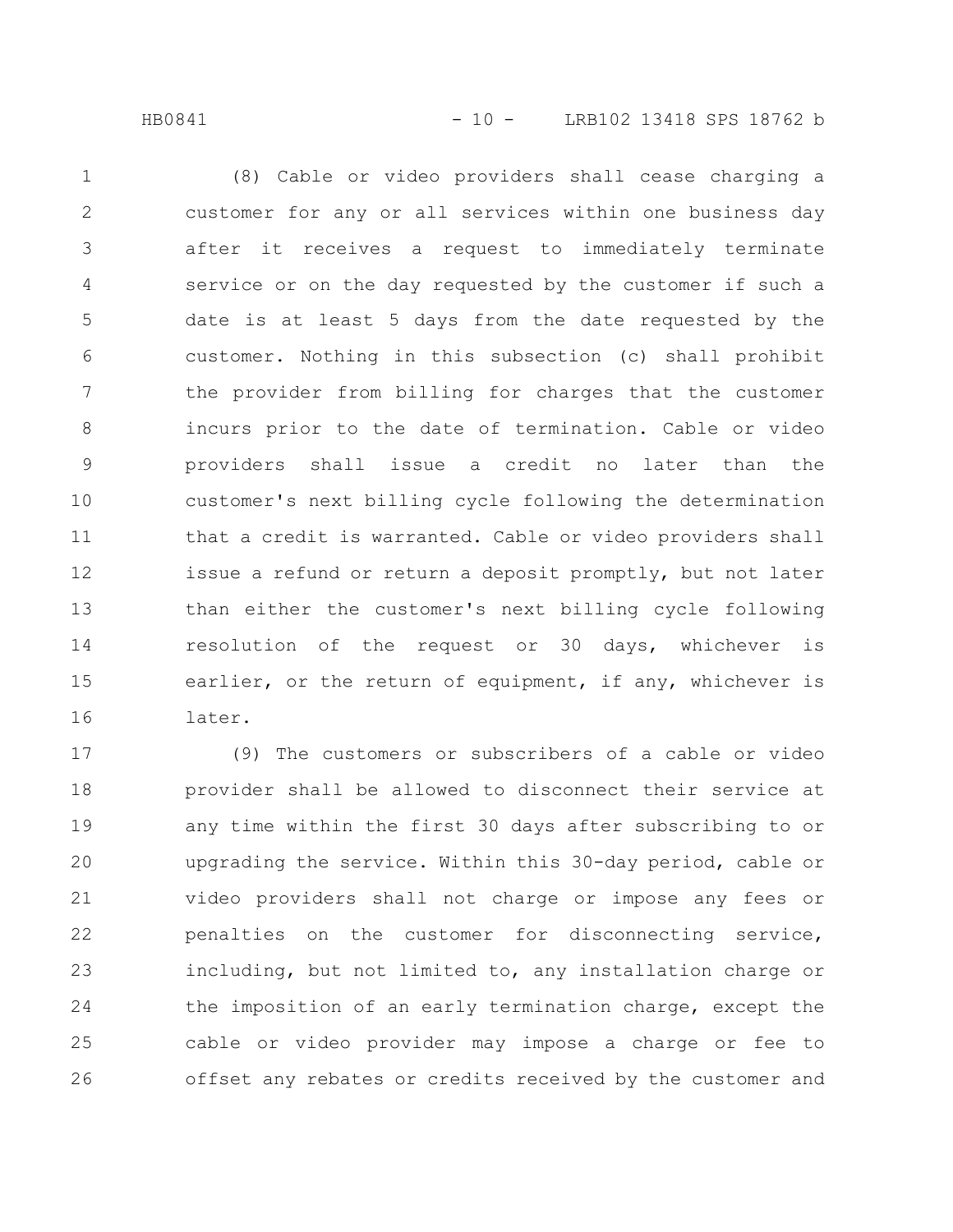may impose monthly service or maintenance charges, including pay-per-view and premium services charges, during such 30-day period. 1 2 3

(10) Cable or video providers shall cease charging customers for modems and routers, whether rented together or separately, when the customer has paid to the provider the wholesale cost of the modem or router, or modem and router if rented together, plus a reasonable mark-up not to exceed 5% of the modem, router, or modem and router wholesale cost to the provider. Cable and video providers shall provide notice regarding the discontinuance of rental charges to the customer in each billing statement. The notice shall include a disclosure of rights and responsibilities relating to the maintenance of modems and routers. 4 5 6 7 8 9 10 11 12 13 14 15

### 16

(d) Response to customer inquiries:

(1) Cable or video providers will maintain a toll-free telephone access line that is available to customers 24 hours a day, 7 days a week to accept calls regarding installation, termination, service, and complaints. Trained, knowledgeable, qualified service representatives of the cable or video providers will be available to respond to customer telephone inquiries during normal business hours. Customer service representatives shall be able to provide credit, waive fees, schedule appointments, and change billing cycles. Any difficulties that cannot be 17 18 19 20 21 22 23 24 25 26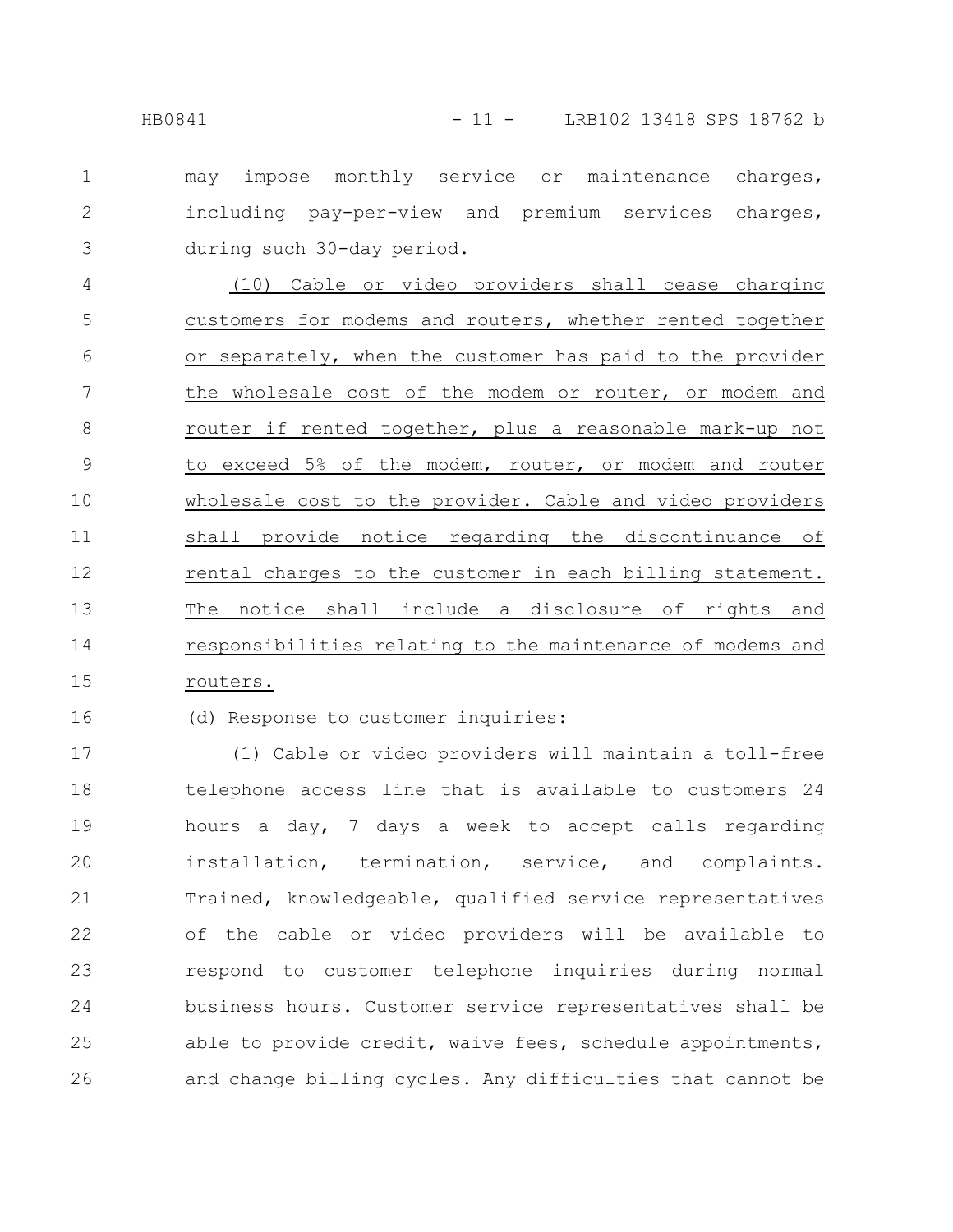resolved by the customer service representatives shall be referred to a supervisor who shall make his or her best efforts to resolve the issue immediately. If the supervisor does not resolve the issue to the customer's satisfaction, the customer shall be informed of the cable or video provider's complaint procedures and procedures for billing dispute resolution and given a description of the rights and remedies available to customers to enforce the terms of this Article, including the customer's rights to have the complaint reviewed by the local unit of government, to request mediation, and to review in a court of competent jurisdiction. 1 2 3 4 5 6 7 8 9 10 11 12

(2) After normal business hours, the access line may be answered by a service or an automated response system, including an answering machine. Inquiries received by telephone or e-mail after normal business hours shall be responded to by a trained service representative on the next business day. The cable or video provider shall respond to a written billing inquiry within 10 days of receipt of the inquiry. 13 14 15 16 17 18 19 20

(3) Cable or video providers shall provide customers seeking non-standard installations with a total installation cost estimate and an estimated date of completion. The actual charge to the customer shall not exceed the estimated cost without the written consent of the customer. 21 22 23 24 25 26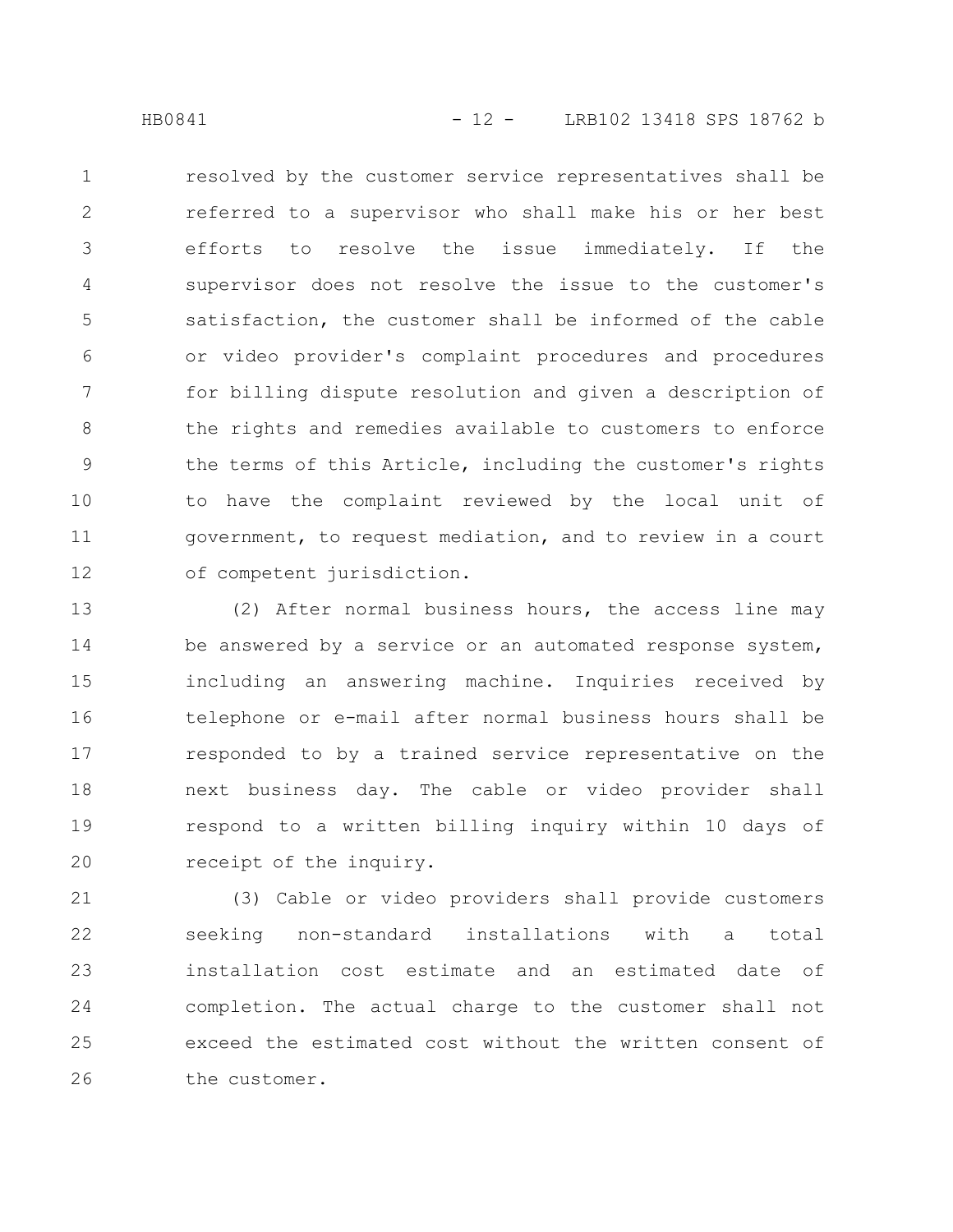(4) If the cable or video provider receives notice that an unsafe condition exists with respect to its equipment, it shall investigate such condition immediately and shall take such measures as are necessary to remove or eliminate the unsafe condition. The cable or video provider shall inform the local unit of government promptly, but no later than 2 hours after it receives notification of an unsafe condition that it has not remedied. 1 2 3 4 5 6 7 8 9

(5) Under normal operating conditions, telephone answer time by the cable or video provider's customer representative, including wait time, shall not exceed 30 seconds when the connection is made. If the call needs to be transferred, transfer time shall not exceed 30 seconds. These standards shall be met no less than 90% of the time under normal operating conditions, measured on a quarterly basis. The cable or video provider shall not be required to acquire equipment or perform surveys to measure compliance with these telephone answering standards unless an historical record of complaints indicates a clear failure to comply. 10 11 12 13 14 15 16 17 18 19 20 21

(6) Under normal operating conditions, the cable or video provider's customers will receive a busy signal less than 3% of the time. 22 23 24

(e) Under normal operating conditions, each of the following standards related to installations, outages, and 25 26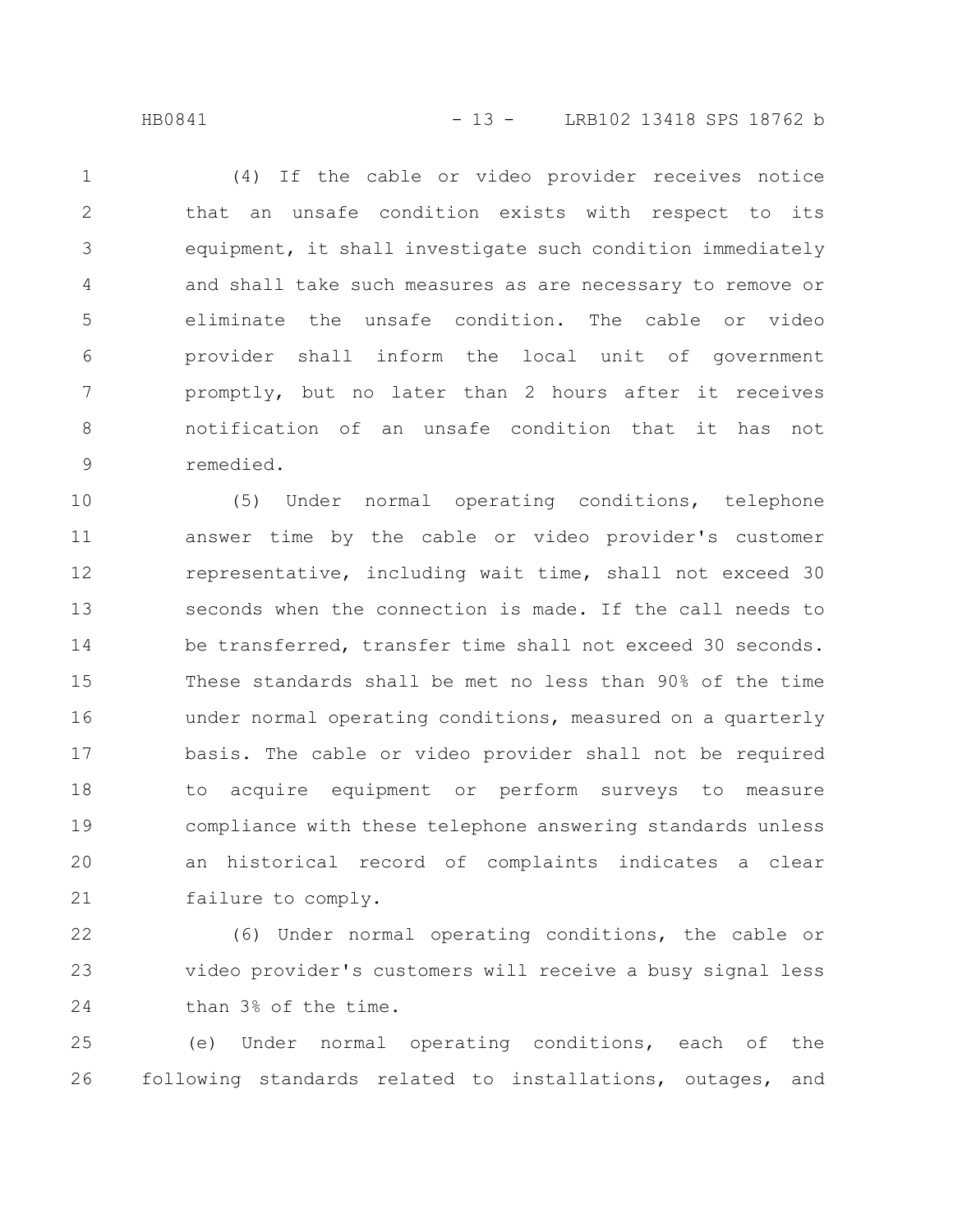service calls will be met no less than 95% of the time measured on a quarterly basis: 1 2

(1) Standard installations will be performed within 7 business days after an order has been placed. "Standard" installations are those that are located up to 125 feet from the existing distribution system. 3 4 5 6

(2) Excluding conditions beyond the control of the cable or video providers, the cable or video providers will begin working on "service interruptions" promptly and in no event later than 24 hours after the interruption is reported by the customer or otherwise becomes known to the cable or video providers. Cable or video providers must begin actions to correct other service problems the next business day after notification of the service problem and correct the problem. 7 8 9 10 11 12 13 14 15

(3) The "appointment window" alternatives for installations, service calls, and other installation activities will be either a specific time or, at a maximum, a 4-hour time block during evening, weekend, and normal business hours. The cable or video provider may schedule service calls and other installation activities outside of these hours for the express convenience of the customer. 16 17 18 19 20 21 22 23

(4) Cable or video providers may not cancel an appointment with a customer after the close of business on the business day prior to the scheduled appointment. If 24 25 26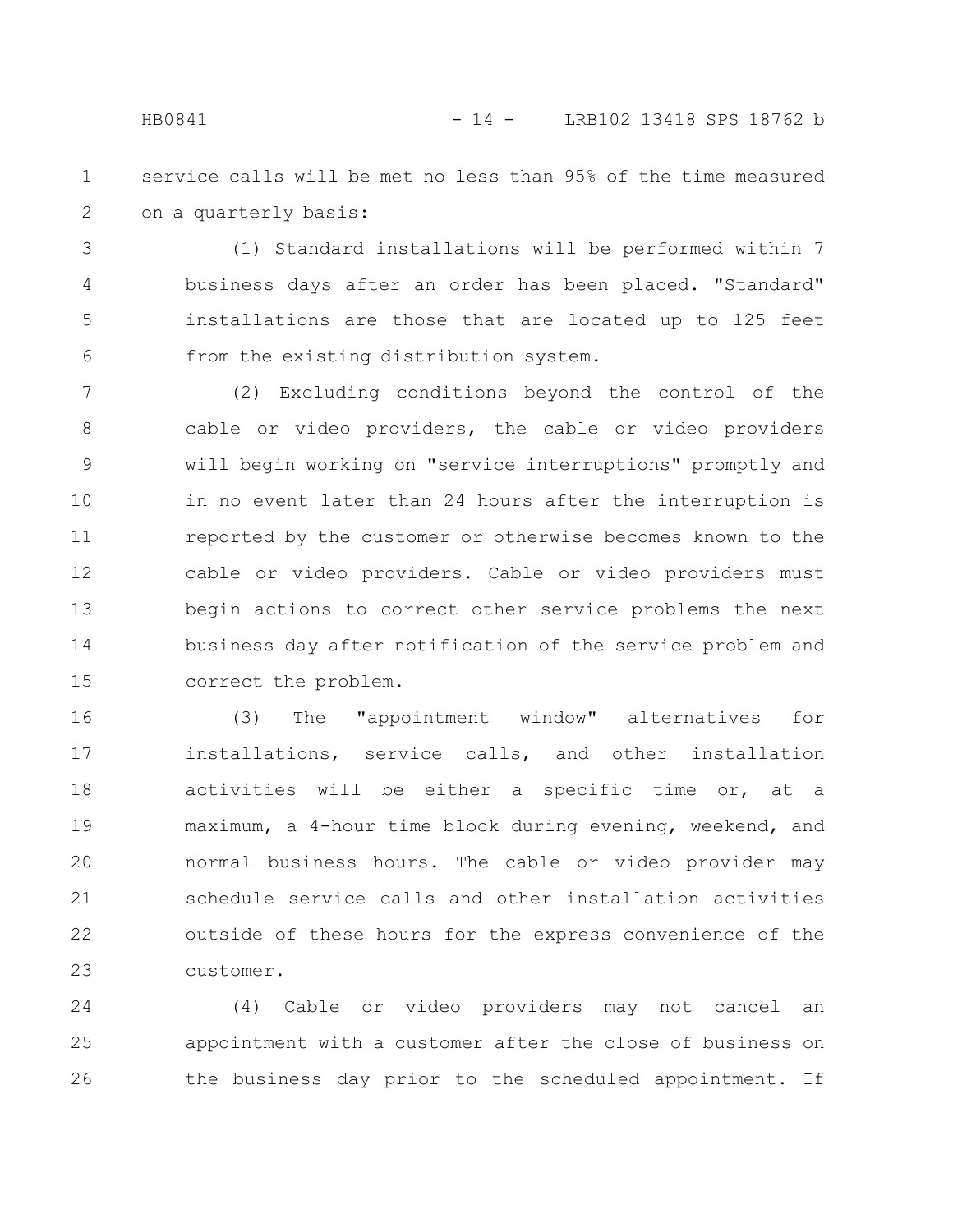the cable or video provider's representative is running late for an appointment with a customer and will not be able to keep the appointment as scheduled, the customer will be contacted. The appointment will be rescheduled, as necessary, at a time that is convenient for the customer, even if the rescheduled appointment is not within normal business hours. 1 2 3 4 5 6 7

(f) Public benefit obligation: 8

(1) All cable or video providers offering service pursuant to the Cable and Video Competition Law of 2007, the Illinois Municipal Code, or the Counties Code shall provide a free service line drop and free basic service to all current and future public buildings within their footprint, including, but not limited to, all local unit of government buildings, public libraries, and public primary and secondary schools, whether owned or leased by that local unit of government ("eligible buildings"). Such service shall be used in a manner consistent with the government purpose for the eligible building and shall not be resold. 9 10 11 12 13 14 15 16 17 18 19 20

(2) This obligation only applies to those cable or video service providers whose cable service or video service systems pass eligible buildings and its cable or video service is generally available to residential subscribers in the same local unit of government in which the eligible building is located. The burden of providing 21 22 23 24 25 26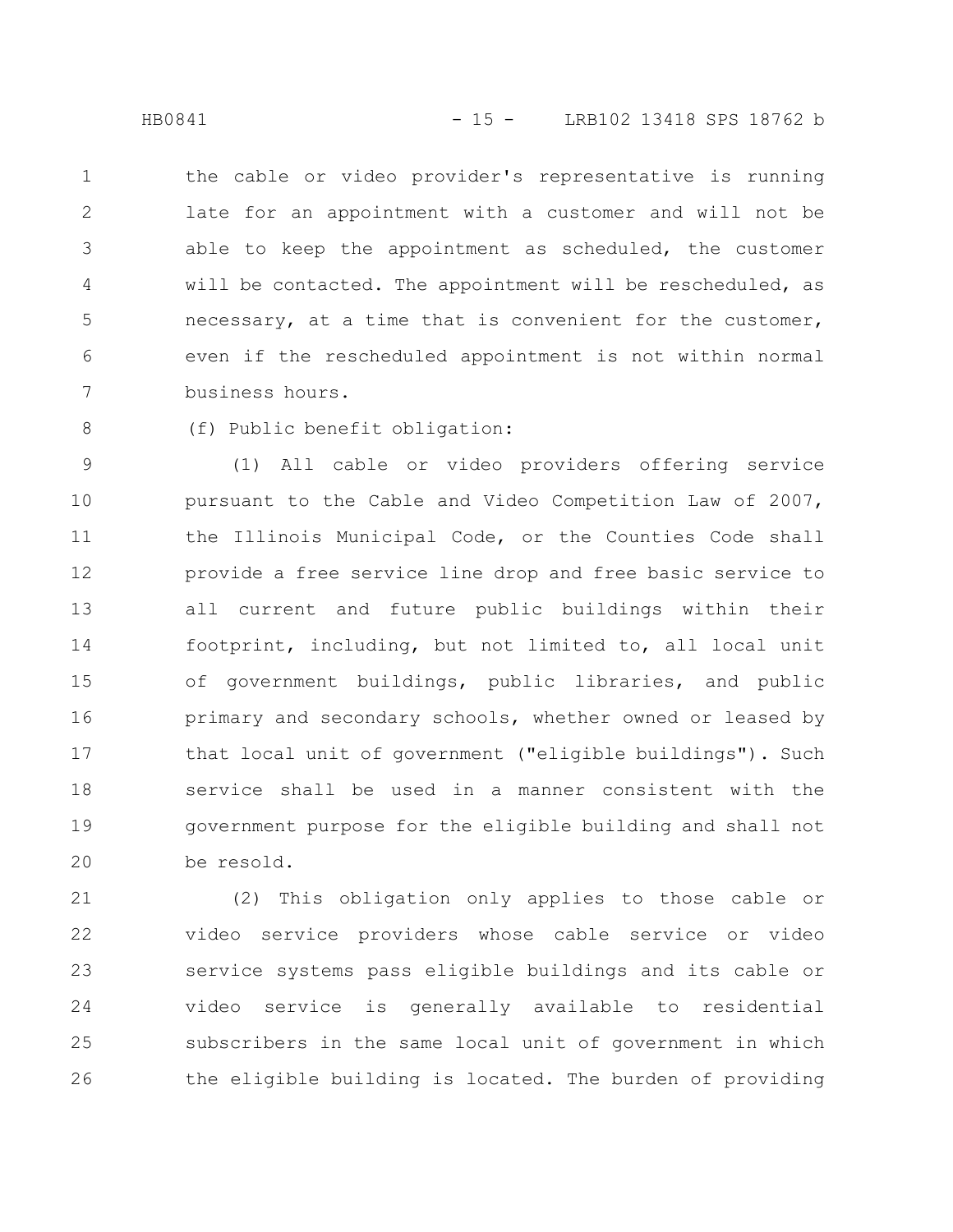such service at each eligible building shall be shared by all cable and video providers whose systems pass the eligible buildings in an equitable and competitively neutral manner, and nothing herein shall require duplicative installations by more than one cable or video provider at each eligible building. Cable or video providers operating in a local unit of government shall meet as necessary and determine who will provide service to eligible buildings under this subsection (f). If the cable or video providers are unable to reach an agreement, they shall meet with the local unit of government, which shall determine which cable or video providers will serve each eligible building. The local unit of government shall bear the costs of any inside wiring or video equipment costs not ordinarily provided as part of the cable or video provider's basic offering. 1 2 3 4 5 6 7 8 9 10 11 12 13 14 15 16

(g) After the cable or video providers have offered service for one year, the cable or video providers shall make an annual report to the Commission, to the local unit of government, and to the Attorney General that it is meeting the standards specified in this Article, identifying the number of complaints it received over the prior year in the State and specifying the number of complaints related to each of the following: (1) billing, charges, refunds, and credits; (2) installation or termination of service; (3) quality of service and repair; (4) programming; and (5) miscellaneous complaints 17 18 19 20 21 22 23 24 25 26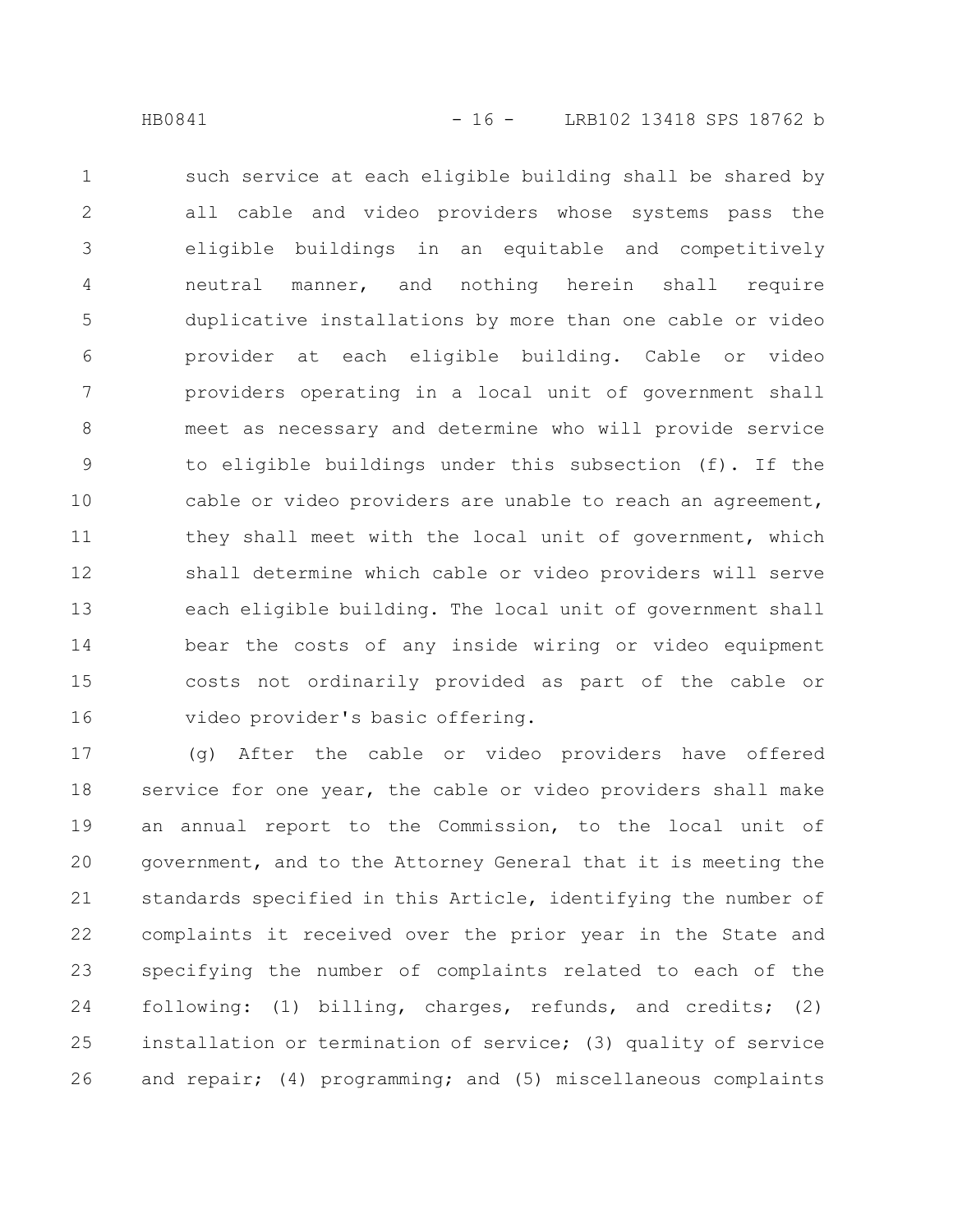HB0841 - 17 - LRB102 13418 SPS 18762 b

that do not fall within these categories. 1

(h) To the extent consistent with federal law, cable or video providers shall offer the lowest-cost basic cable or video service as a stand-alone service to residential customers at reasonable rates. Cable or video providers shall not require the subscription to any service other than the lowest-cost basic service or to any telecommunications or information service, as a condition of access to cable or video service, including programming offered on a per channel or per program basis. Cable or video providers shall not discriminate between subscribers to the lowest-cost basic service, subscribers to other cable services or video services, and other subscribers with regard to the rates charged for cable or video programming offered on a per channel or per program basis. 2 3 4 5 6 7 8 9 10 11 12 13 14 15

(i) To the extent consistent with federal law, cable or video providers shall ensure that charges for changes in the subscriber's selection of services or equipment shall be based on the cost of such change and shall not exceed nominal amounts when the system's configuration permits changes in service tier selection to be effected solely by coded entry on a computer terminal or by other similarly simple method. 16 17 18 19 20 21 22

(j) To the extent consistent with federal law, cable or video providers shall have a rate structure for the provision of cable or video service that is uniform throughout the area within the boundaries of the local unit of government. This 23 24 25 26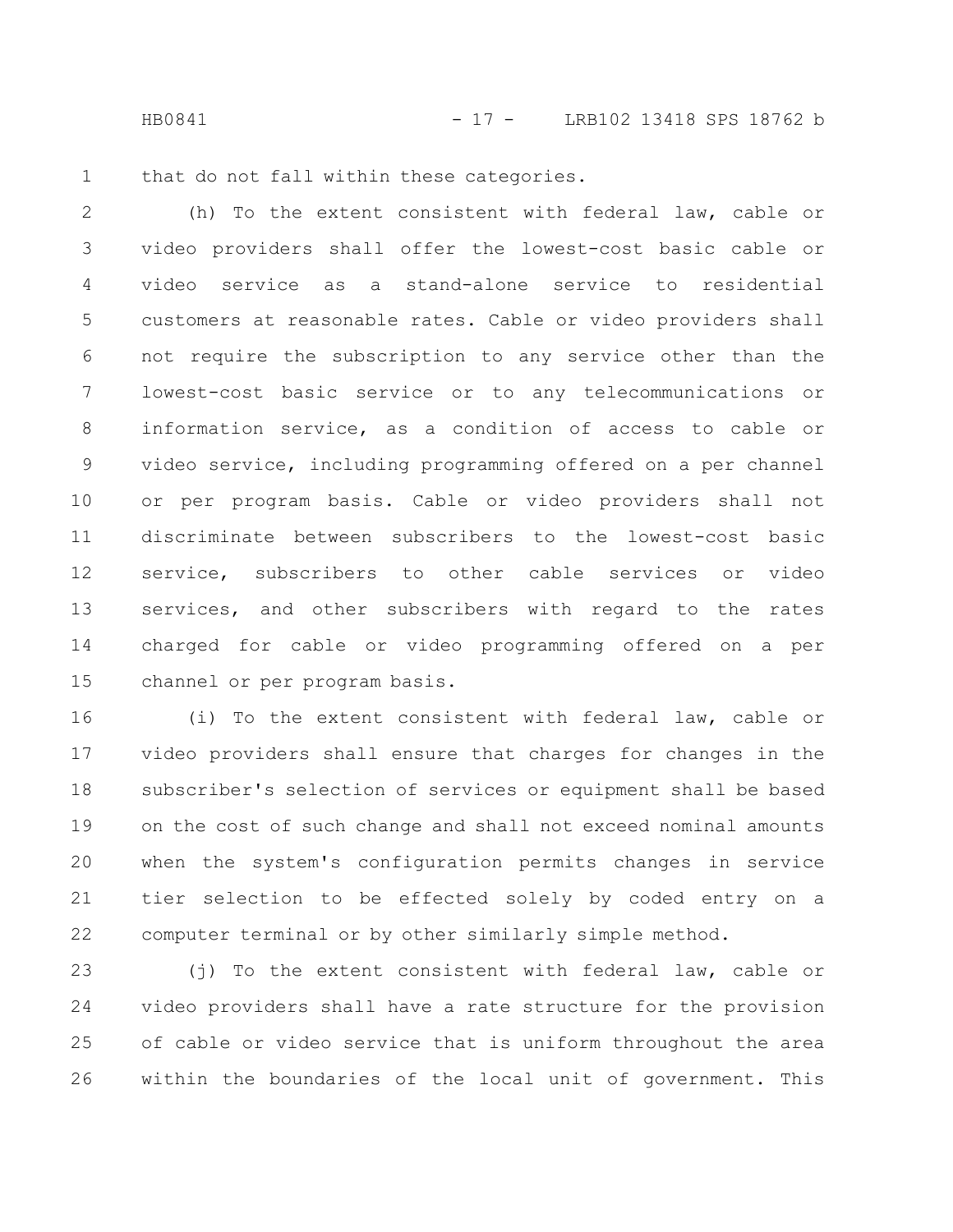subsection (j) is not intended to prohibit bulk discounts to multiple dwelling units or to prohibit reasonable discounts to senior citizens or other economically disadvantaged groups. 1 2 3

(k) To the extent consistent with federal law, cable or video providers shall not charge a subscriber for any service or equipment that the subscriber has not affirmatively requested or affirmatively agreed to by name. For purposes of this subsection (k), a subscriber's failure to refuse a cable or video provider's proposal to provide service or equipment shall not be deemed to be an affirmative request for such service or equipment. 4 5 6 7 8 9 10 11

(l) No contract or service agreement containing an early termination clause offering residential cable or video services or any bundle including such services shall be for a term longer than 2 years. Any contract or service offering with a term of service that contains an early termination fee shall limit the early termination fee to not more than the value of any additional goods or services provided with the cable or video services, the amount of the discount reflected in the price for cable services or video services for the period during which the consumer benefited from the discount, or a declining fee based on the remainder of the contract term. 12 13 14 15 16 17 18 19 20 21 22

(m) Cable or video providers shall not discriminate in the provision of services for the hearing and visually impaired, and shall comply with the accessibility requirements of 47 U.S.C. 613. Cable or video providers shall deliver and pick-up 23 24 25 26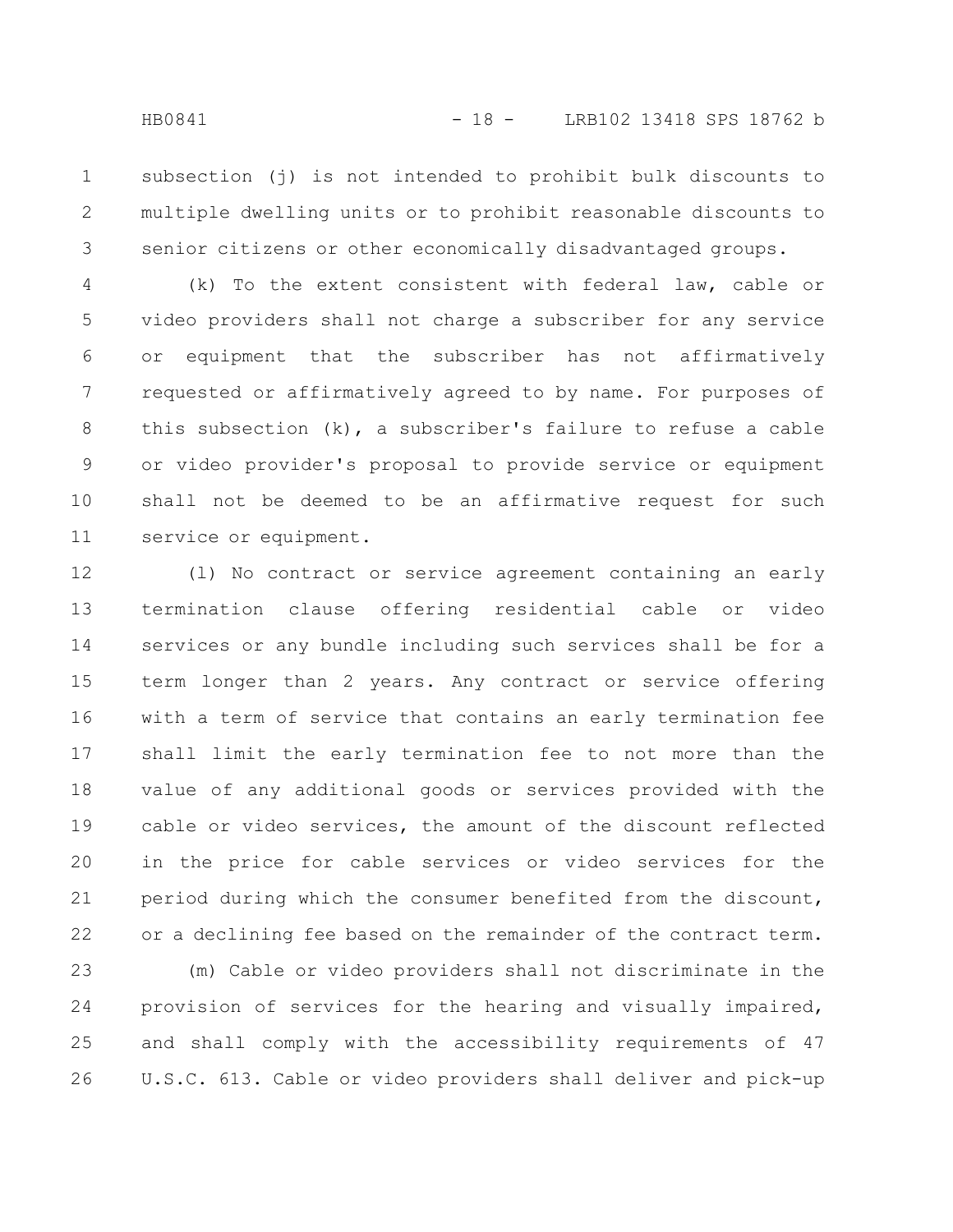or provide customers with pre-paid shipping and packaging for the return of converters and other necessary equipment at the home of customers with disabilities. Cable or video providers shall provide free use of a converter or remote control unit to mobility impaired customers. 1 2 3 4 5

(n)(1) To the extent consistent with federal law, cable or video providers shall comply with the provisions of 47 U.S.C. 532(h) and (j). The cable or video providers shall not exercise any editorial control over any video programming provided pursuant to this Section, or in any other way consider the content of such programming, except that a cable or video provider may refuse to transmit any leased access program or portion of a leased access program that contains obscenity, indecency, or nudity and may consider such content to the minimum extent necessary to establish a reasonable price for the commercial use of designated channel capacity by an unaffiliated person. This subsection (n) shall permit cable or video providers to enforce prospectively a written and published policy of prohibiting programming that the cable or video provider reasonably believes describes or depicts sexual or excretory activities or organs in a patently offensive manner as measured by contemporary community standards. 6 7 8 9 10 11 12 13 14 15 16 17 18 19 20 21 22

(2) Upon customer request, the cable or video provider shall, without charge, fully scramble or otherwise fully block the audio and video programming of each channel carrying such programming so that a person who is not a 23 24 25 26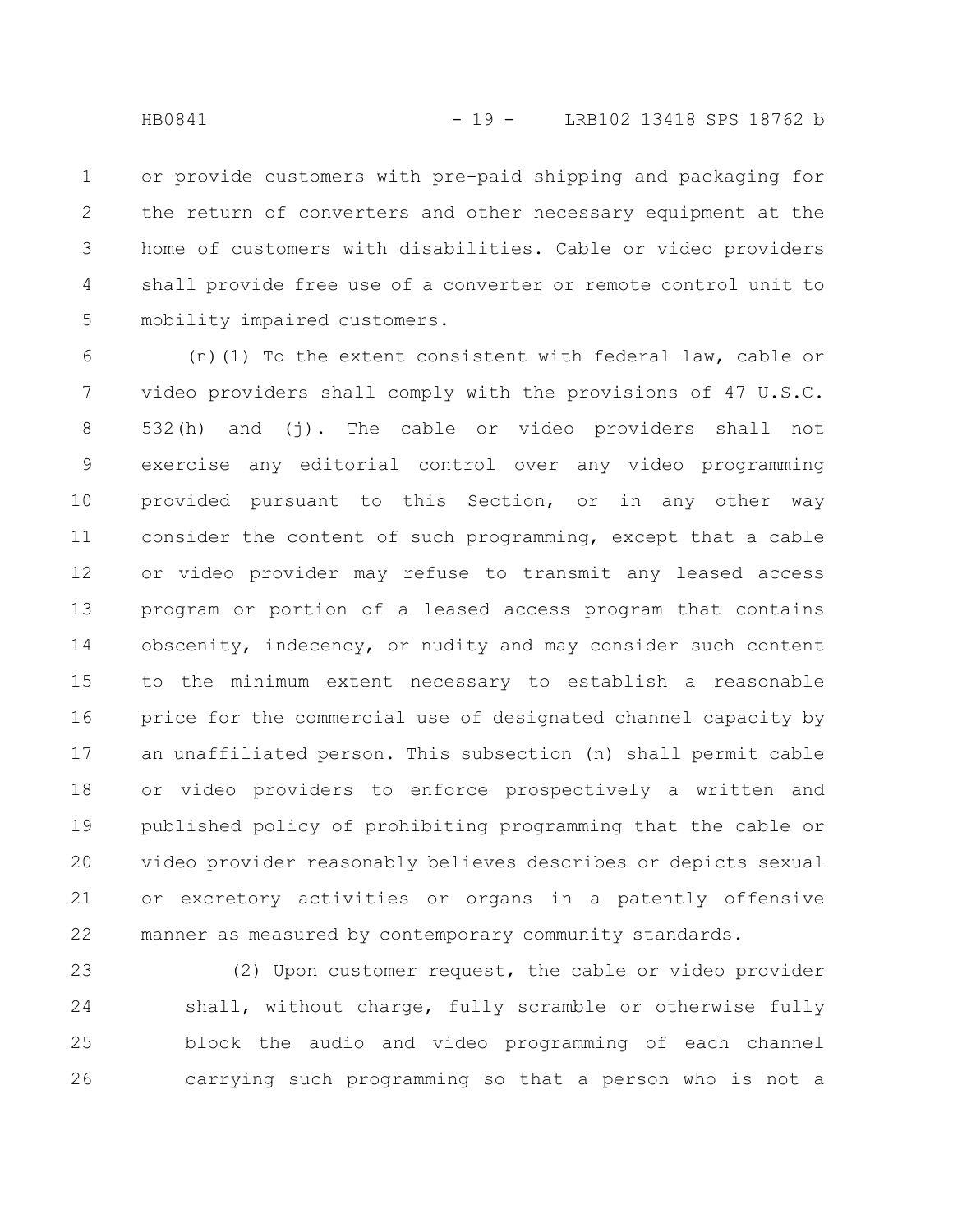1

subscriber does not receive the channel or programming.

(3) In providing sexually explicit adult programming or other programming that is indecent on any channel of its service primarily dedicated to sexually oriented programming, the cable or video provider shall fully scramble or otherwise fully block the video and audio portion of such channel so that a person who is not a subscriber to such channel or programming does not receive it. 2 3 4 5 6 7 8 9

(4) Scramble means to rearrange the content of the signal of the programming so that the programming cannot be viewed or heard in an understandable manner. 10 11 12

(o) Cable or video providers will maintain a listing, specific to the level of street address, of the areas where its cable or video services are available. Customers who inquire about purchasing cable or video service shall be informed about whether the cable or video provider's cable or video services are currently available to them at their specific location. 13 14 15 16 17 18 19

(p) Cable or video providers shall not disclose the name, address, telephone number or other personally identifying information of a cable service or video service customer to be used in mailing lists or to be used for other commercial purposes not reasonably related to the conduct of its business unless the cable or video provider has provided to the customer a notice, separately or included in any other 20 21 22 23 24 25 26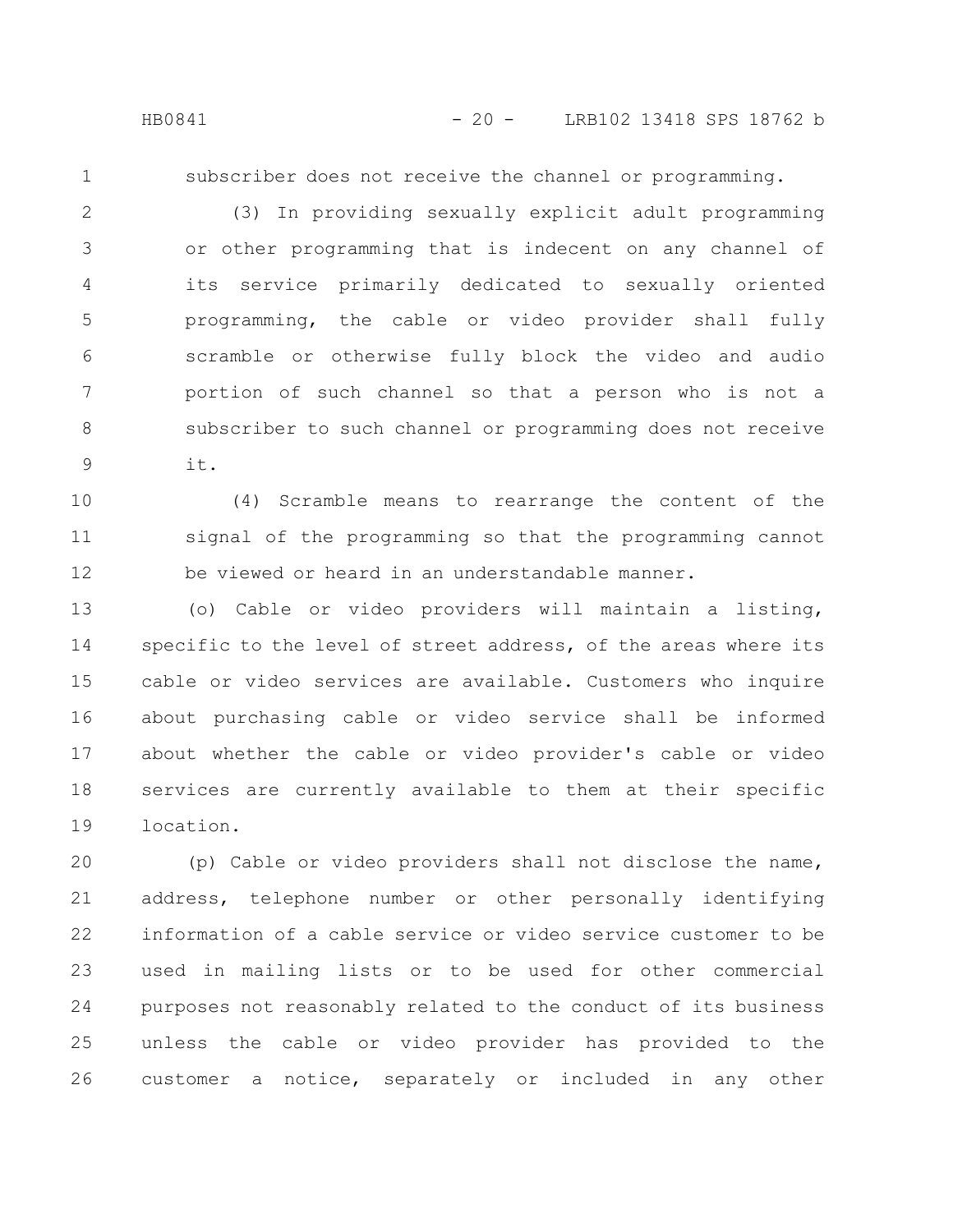customer service notice, that clearly and conspicuously describes the customer's ability to prohibit the disclosure. Cable or video providers shall provide an address and telephone number for a customer to use without a toll charge to prevent disclosure of the customer's name and address in mailing lists or for other commercial purposes not reasonably related to the conduct of its business to other businesses or affiliates of the cable or video provider. Cable or video providers shall comply with the consumer privacy requirements of Section 26-4.5 of the Criminal Code of 2012, the Restricted Call Registry Act, and 47 U.S.C. 551 that are in effect as of June 30, 2007 (the effective date of Public Act 95-9) and as amended thereafter. 1 2 3 4 5 6 7 8 9 10 11 12 13

(q) Cable or video providers shall implement an informal process for handling inquiries from local units of government and customers concerning billing issues, service issues, privacy concerns, and other consumer complaints. In the event that an issue is not resolved through this informal process, a local unit of government or the customer may request nonbinding mediation with the cable or video provider, with each party to bear its own costs of such mediation. Selection of the mediator will be by mutual agreement, and preference will be given to mediation services that do not charge the consumer for their services. In the event that the informal process does not produce a satisfactory result to the customer or the local unit of government, enforcement may be pursued as 14 15 16 17 18 19 20 21 22 23 24 25 26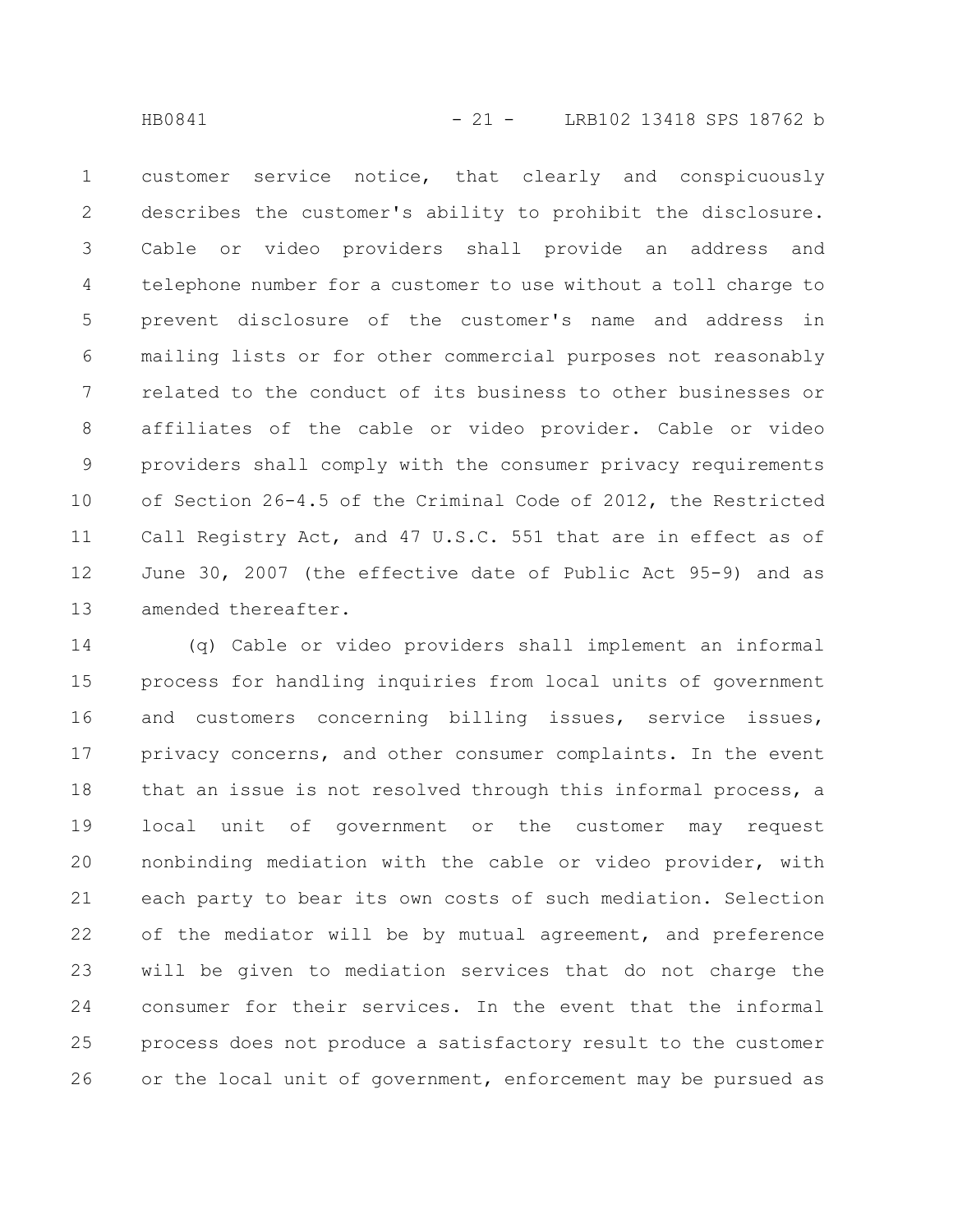1

provided in subdivision (4) of subsection (r) of this Section.

(r) The Attorney General and the local unit of government may enforce all of the customer service and privacy protection standards of this Section with respect to complaints received from residents within the local unit of government's jurisdiction, but it may not adopt or seek to enforce any additional or different customer service or performance standards under any other authority or provision of law. 2 3 4 5 6 7 8

(1) The local unit of government may, by ordinance, provide a schedule of penalties for any material breach of this Section by cable or video providers in addition to the penalties provided herein. No monetary penalties shall be assessed for a material breach if it is out of the reasonable control of the cable or video providers or its affiliate. Monetary penalties adopted in an ordinance pursuant to this Section shall apply on a competitively neutral basis to all providers of cable service or video service within the local unit of government's jurisdiction. In no event shall the penalties imposed under this subsection (r) exceed \$750 for each day of the material breach, and these penalties shall not exceed \$25,000 for each occurrence of a material breach per customer. 9 10 11 12 13 14 15 16 17 18 19 20 21 22 23

(2) For purposes of this Section, "material breach" means any substantial failure of a cable or video service provider to comply with service quality and other 24 25 26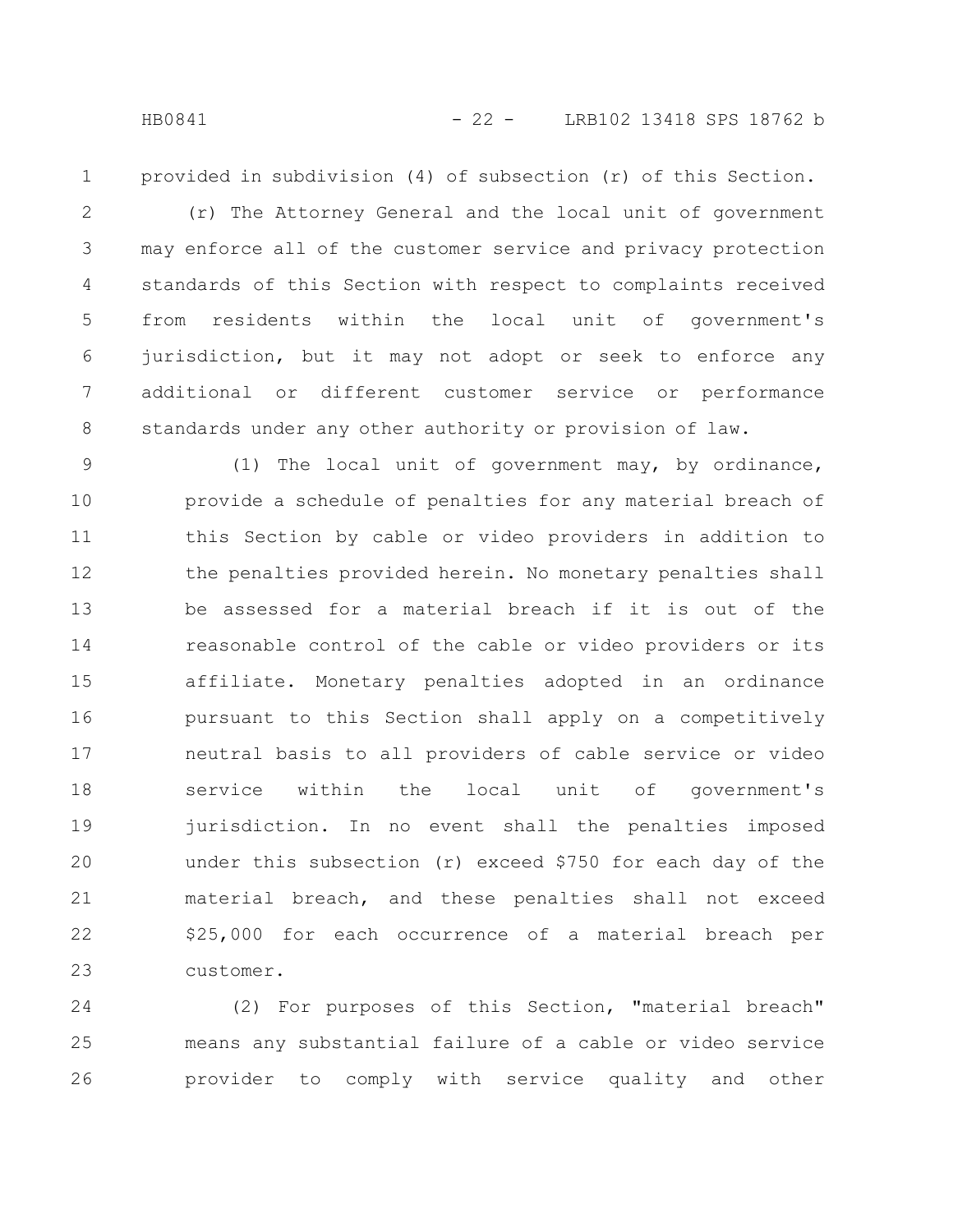standards specified in any provision of this Act. The Attorney General or the local unit of government shall give the cable or video provider written notice of any alleged material breaches of this Act and allow such provider at least 30 days from receipt of the notice to remedy the specified material breach. 1 2 3 4 5 6

(3) A material breach, for the purposes of assessing penalties, shall be deemed to have occurred for each day that a material breach has not been remedied by the cable service or video service provider after the expiration of the period specified in subdivision (2) of this subsection (r) in each local unit of government's jurisdiction, irrespective of the number of customers affected. 7 8 9 10 11 12 13

(4) Any customer, the Attorney General, or a local unit of government may pursue alleged violations of this Act by the cable or video provider in a court of competent jurisdiction. A cable or video provider may seek judicial review of a decision of a local unit of government imposing penalties in a court of competent jurisdiction. No local unit of government shall be subject to suit for damages or other relief based upon its action in connection with its enforcement or review of any of the terms, conditions, and rights contained in this Act except a court may require the return of any penalty it finds was not properly assessed or imposed. 14 15 16 17 18 19 20 21 22 23 24 25

(s) Cable or video providers shall credit customers for 26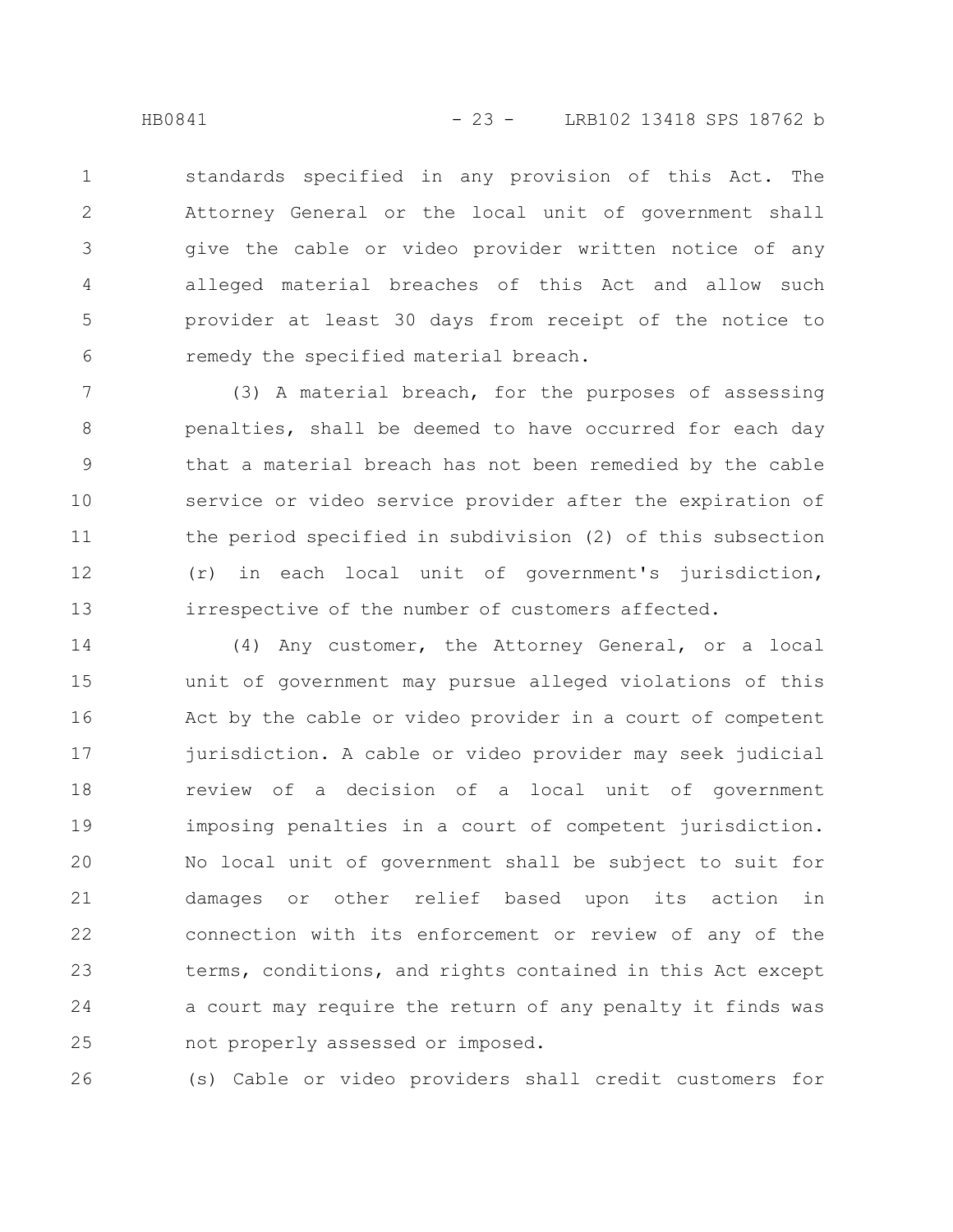violations in the amounts stated herein. The credits shall be applied on the statement issued to the customer for the next monthly billing cycle following the violation or following the discovery of the violation. Cable or video providers are responsible for providing the credits described herein and the customer is under no obligation to request the credit. If the customer is no longer taking service from the cable or video provider, the credit amount will be refunded to the customer by check within 30 days of the termination of service. A local unit of government may, by ordinance, adopt a schedule of credits payable directly to customers for breach of the customer service standards and obligations contained in this Article, provided the schedule of customer credits applies on a competitively neutral basis to all providers of cable service or video service in the local unit of government's jurisdiction and the credits are not greater than the credits provided in this Section. 1 2 3 4 5 6 7 8 9 10 11 12 13 14 15 16 17

(1) Failure to keep an appointment or to notify the customer prior to the close of business on the business day prior to the scheduled appointment: \$25.00. 18 19 20

(2) Violation of customer service and billing standards in subsections (c) and (d) of this Section: \$25.00 per occurrence. 21 22 23

(3) Violation of the bundling rules in subsection (h) of this Section: \$25.00 per month. 24 25

(t) The enforcement powers granted to the Attorney General 26